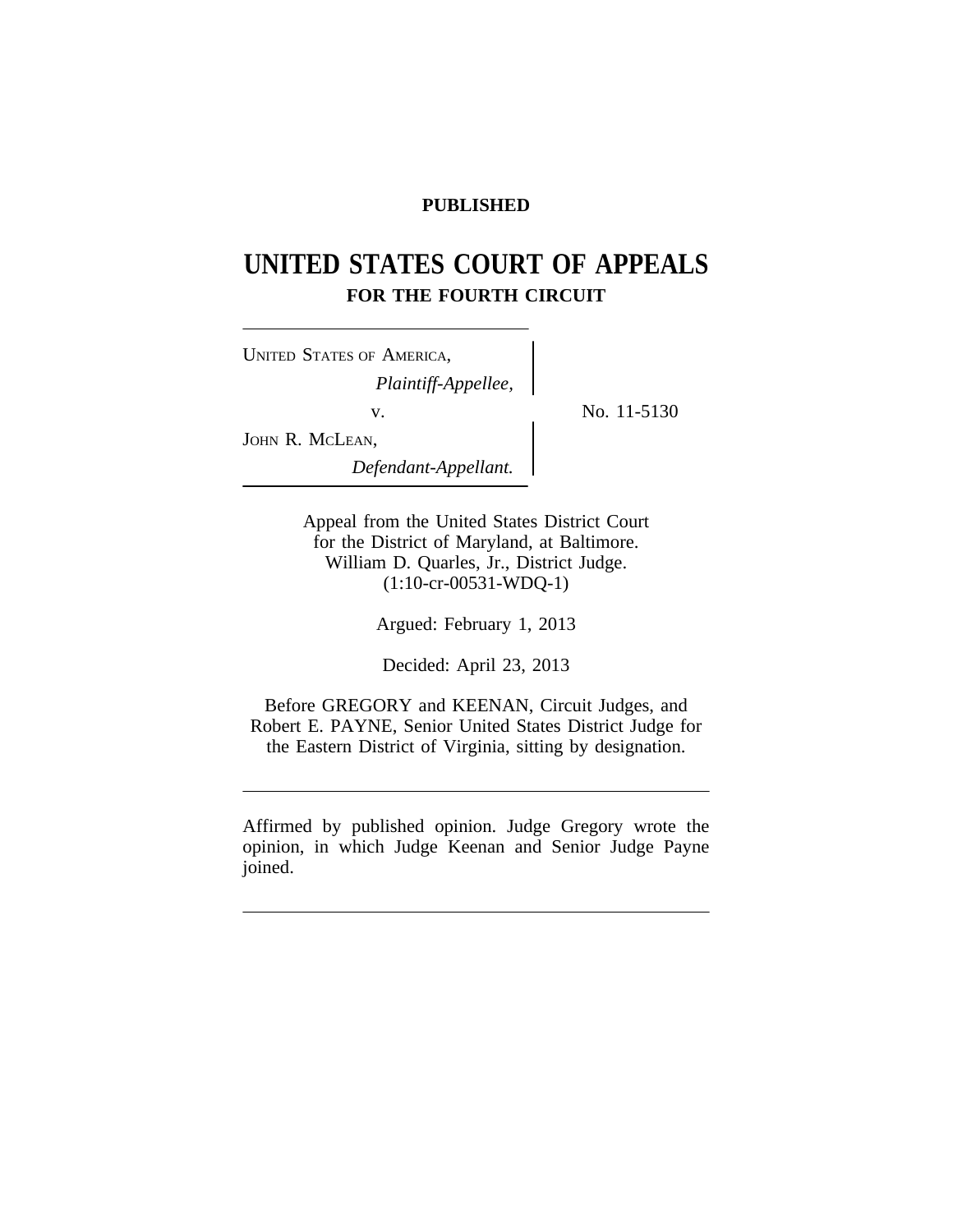#### **COUNSEL**

**ARGUED:** Richard W. Westling, WALLER, LANSDEN, DORTCH & DAVIS, Nashville, Tennessee, for Appellant. Sandra Wilkinson, OFFICE OF THE UNITED STATES ATTORNEY, Baltimore, Maryland, for Appellee. **ON BRIEF:** Mark M. Bell, Jessica R. Sievert, WALLER, LANS-DEN, DORTCH & DAVIS, Nashville, Tennessee; Carol M. McCarthy, OBER, KALER, GRIMES & SHRIVER, PC, Baltimore, Maryland, for Appellant. Rod J. Rosenstein, United States Attorney, Mark W. Crooks, Assistant United States Attorney, Thomas F. Corcoran, Assistant United States Attorney, Michelle Purdy, Law Clerk, OFFICE OF THE UNITED STATES ATTORNEY, Baltimore, Maryland, for Appellee.

#### **OPINION**

GREGORY, Circuit Judge:

John McLean, an interventional cardiologist, appeals his convictions and sentence for health care fraud and making false statements in connection with the delivery of or payment for health care services. The convictions arise from a scheme to defraud insurers by submitting claims for medically unnecessary stent procedures. Among other arguments, McLean contends that there is insufficient evidence to support his convictions. Although proof of a physician's failure to meet medical standards, by itself, could not sustain a conviction for the federal offense of health care fraud, we find that here the evidence supports the jury's verdict. Finding no reversible error, we affirm.

I.

During the relevant time period, McLean was in private practice in Salisbury, Maryland, and held privileges at Penin-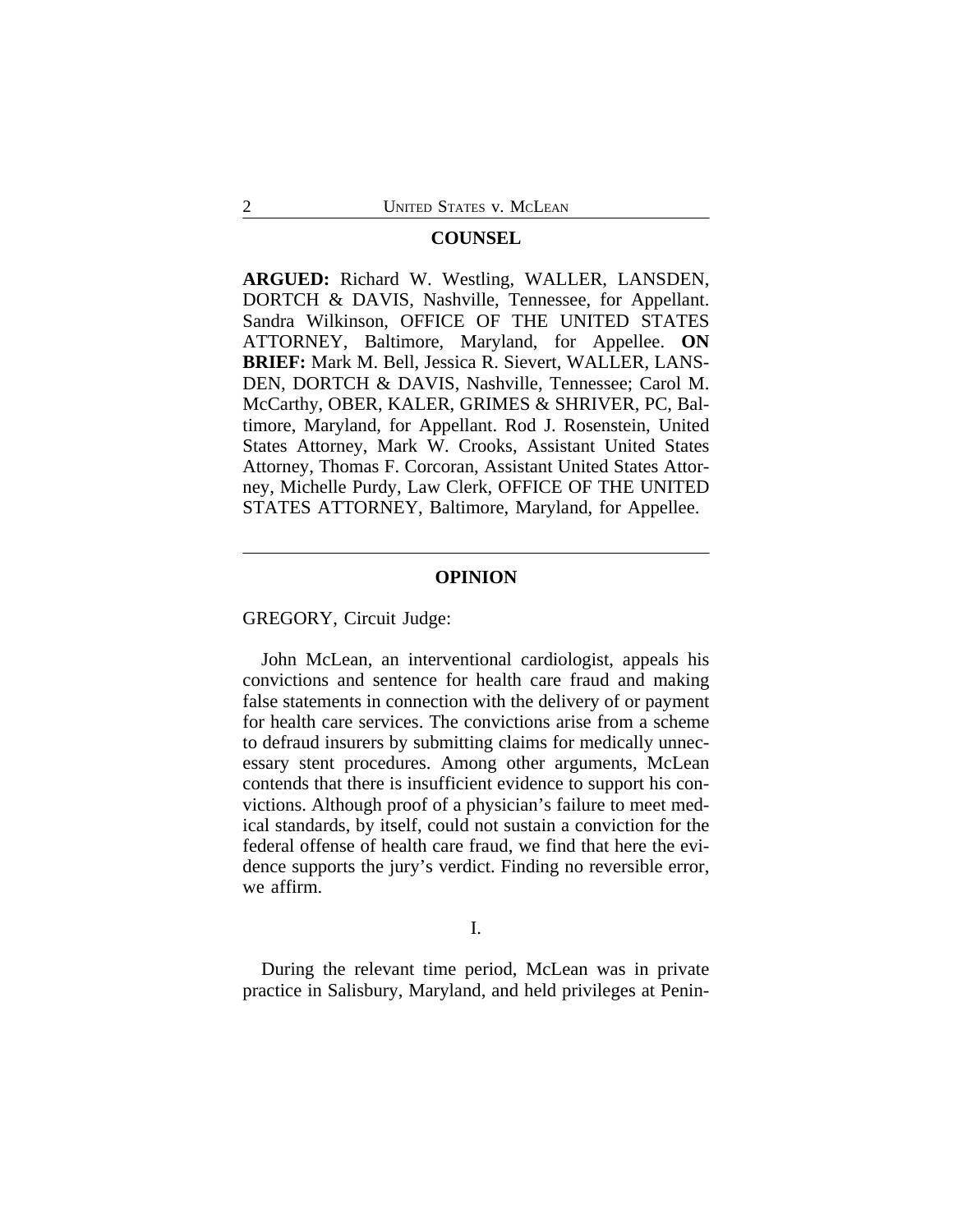sula Regional Medical Center ("PRMC"), where he performed cardiac catheterizations and coronary stent procedures. In the summer of 2006, PRMC began investigating McLean's stenting practices after a quality control review revealed he had placed a stent in a coronary artery with no significant blockage, or "stenosis." An initial review showed that McLean had performed inappropriate stent procedures in 13 cases. After an outside contractor confirmed those findings, the hospital asked McLean to submit to a concurrent review procedure pending further investigation. McLean agreed, but subsequently violated the procedure in three cases. Near the end of 2006, the outside contractor confirmed that McLean had performed inappropriate stents in approximately half of 25 randomly selected cases. Shortly thereafter, McLean resigned his hospital privileges after informing PRMC that he had developed an eye condition causing vision loss in one eye. In the ensuing months, McLean continued to see patients and review diagnostic test results in his office.

In the spring of 2007, the United States subpoenaed 117 patient files from McLean's practice. After receiving information that the files were in peril, the government obtained a warrant to secure the records. When the FBI agents arrived at McLean's office, they found subpoenaed files stacked on McLean's desk and a shred bin nearby. McLean admitted that he was removing documents from the files for shredding.

Following the conclusion of the government's investigation, McLean was indicted on one count of health care fraud in violation of 18 U.S.C. § 1347 (Count 1), and six counts of knowingly and willfully making false statements in connection with the delivery of and payment for health care services in violation of 18 U.S.C. § 1035(a)(2) (Counts 2-7).**<sup>1</sup>** In the health care fraud charge, the government alleged that McLean executed a scheme to defraud Medicare, Medicaid, and private insurers by submitting claims for medically unnecessary

**<sup>1</sup>**Count 6 was dismissed on the government's motion.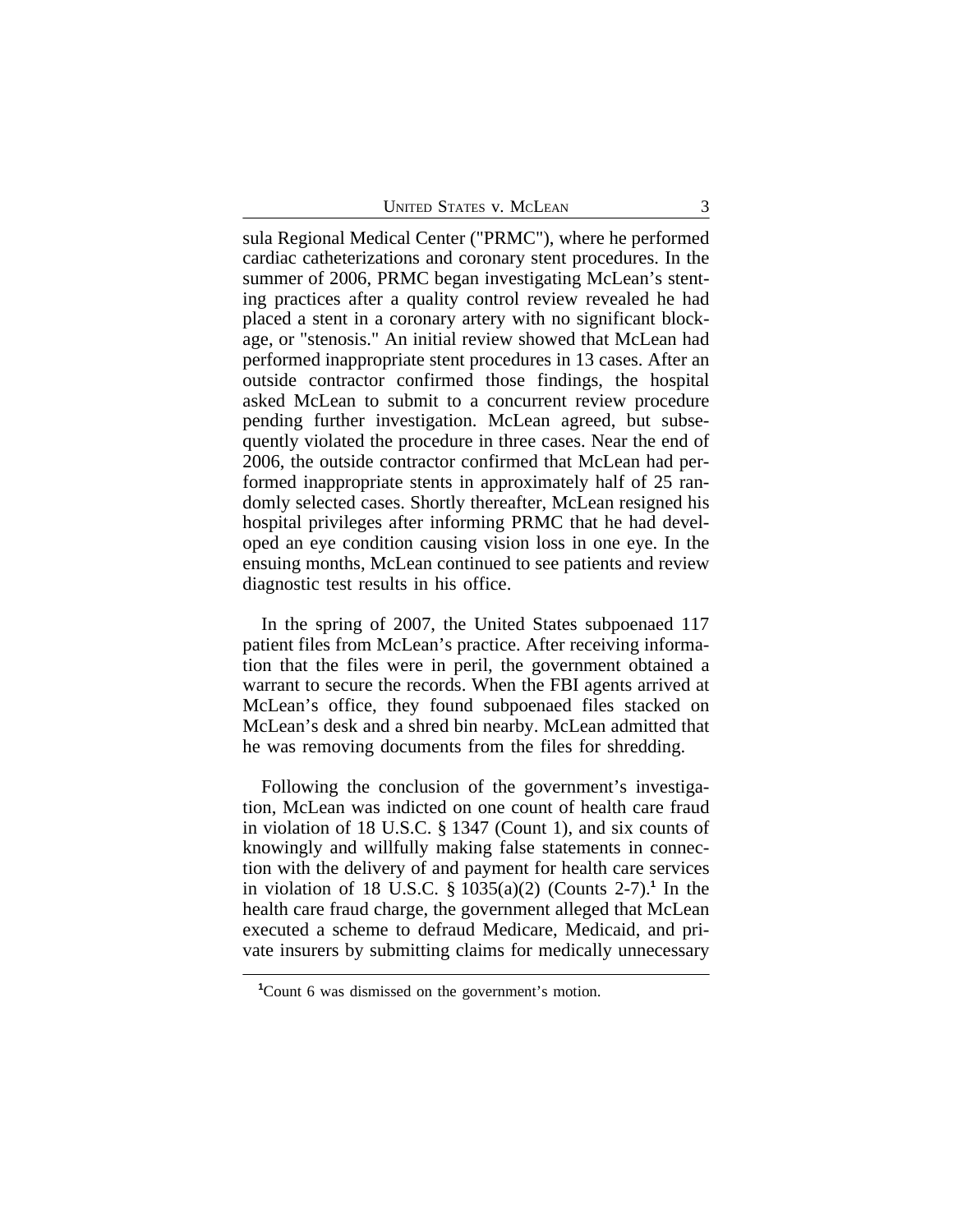procedures and testing. The false statement charges related to specific records in which McLean was alleged to have willfully misrepresented the level of stenosis in patient arteries.

At trial, the government supported its allegations with testimony from two expert cardiologists, PRMC staff who worked with McLean, and several of his former employees and patients. Both experts testified that during the relevant time period it was generally accepted in the medical community that coronary stents were not medically necessary absent a diagnosis of at least 70% stenosis and symptoms of blockage such as chest pain or a positive stress test. One of the experts, Dr. Ian Gilchrist, explained that although coronary artery disease is considered significant when an artery is blocked by 50%, stents are not medically necessary until the 70% threshold because that is the point when the body can no longer compensate for reduced blood flow to the heart.**<sup>2</sup>** Gilchrist testified that McLean had grossly overstated the level of blockage in the patient files he reviewed. A summary of 59 cases prepared by Gilchrist showed McLean often recorded stenosis of 80% to 95% for lesions of no more than 10% to 30%. Gilchrist testified specifically about 15 cases, explaining in detail how the stenosis shown in the angiograms was overstated in McLean's records. Gilchrist further testified that in at least one case, McLean placed an appropriate stent, showing reasonable technique and "the ability to distinguish what should be done."

The other expert, Dr. Joseph Cinderella, Director of the PRMC Cardiac Catheterization Laboratory, testified that he had reviewed the stent procedures McLean performed between 2003 and 2006 and ranked each procedure on a scale of one to five, where one meant medically appropriate and five meant inappropriate. Cinderella testified that the fours

<sup>&</sup>lt;sup>2</sup>The exception to that rule, Gilchrist testified, is the left main coronary artery, for which stenosis of 50% could justify a stent. None of the stent procedures at issue in this case involved the left main coronary artery.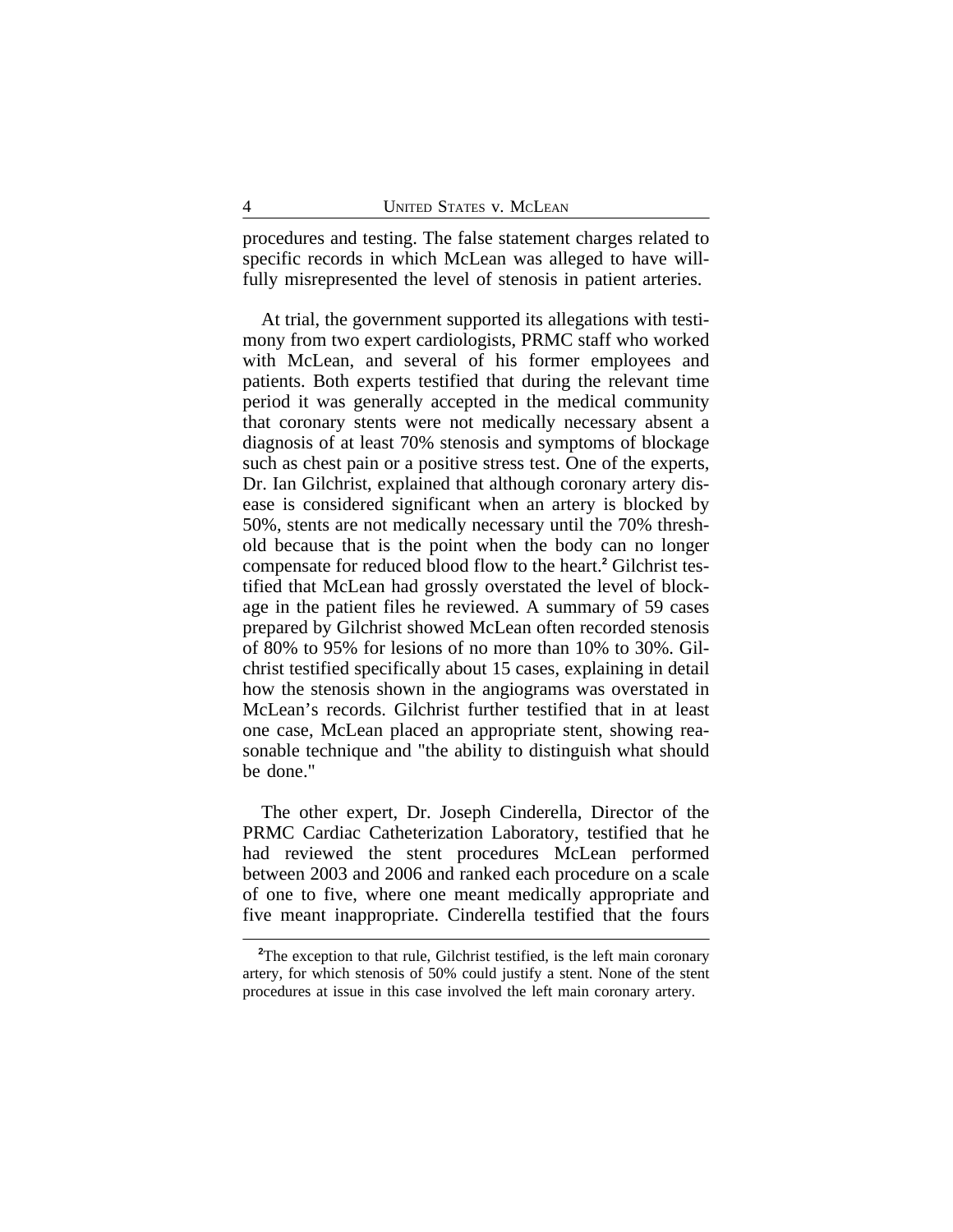and fives were "pretty black and white"; four meant "most physicians would not proceed," and five meant "the consensus for pretty much anyone would be not . . . [to] proceed." Out of the 707 procedures he reviewed, Cinderella categorized 101 procedures as fives and 108 as fours. Nonetheless, the evidence showed that McLean certified to insurers that these procedures were reasonable and medically necessary in order to obtain reimbursement.

In addition, the jury heard testimony from PRMC staff who had seen McLean overstate the stenosis shown in angiograms. Nurse Paul Kenlon testified that on multiple occasions he disagreed with the percentage McLean recorded and that he remembered a couple of times when McLean said there were 90% blockages and Kenlon "just simply could not see a lesion in the vessel." According to Kenlon, hospital staff used to sarcastically refer to healthy lesions that did not need intervention as "McLean 90 percenter[s]." Another nurse, Charlene Shellenberger, testified that McLean had placed stents in patients she had "a very difficult time being able to say . . . [had] a lesion that needed to be stented." In one case, after McLean stated that an artery had 99% stenosis, Shellenberger turned to his assistant and asked, "How can you ethically write that when you and I both know that is not a 99% lesion?"

The jury also heard testimony from patients who had received medically unnecessary stents from McLean. Patient F.M. testified that he never experienced the chest discomfort McLean recorded in his medical records. Another patient, L.H., testified that McLean gave her a before-and-after picture of her artery, which purported to show 97% blockage cleared by the stent. L.H. later learned that she never had any blockage. Her angiogram, which Gilchrist played for the jury, showed that the apparent blockage was actually a spasm of the artery, which subsided after McLean injected nitroglycerin.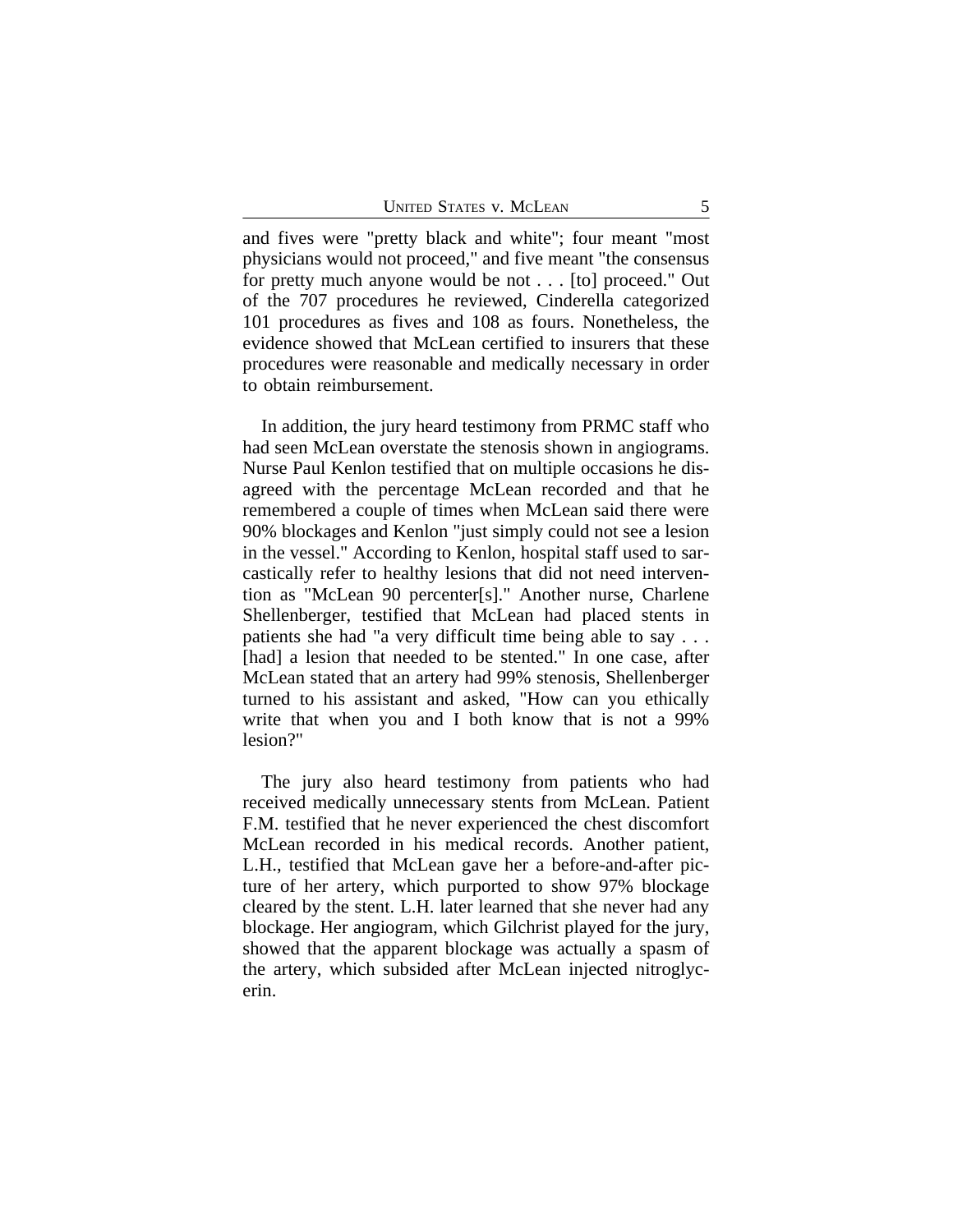Witnesses also testified about McLean's reaction to the investigation. In an early letter to PRMC, McLean acknowledged that although "[t]here is subjectivity reading the degree of stenosis, . . . standard practice is a lesion above 70% is felt to be significant and does receive intervention," but objected to the hospital's review, quoting another doctor's comment that "you do not second-guess the cardiologist who makes a decision in the cath lab at the time of the procedure." According to Dr. Thomas Lawrence, Vice President of Medical Affairs at PRMC, McLean later called the investigation a "joke" and a "witch hunt." Carol Hales, a former employee of McLean, testified that McLean had blamed the investigation on other cardiologists at the hospital who were "[o]ut to get him." Another former employee, Candace Klopp, testified that McLean told his employees the hospital "held a gun to [his] head" to force him to resign his privileges. Patient C.L. testified that when she confronted McLean and asked him why he placed a stent in an artery with no blockage, McLean responded, "[B]ecause it was easy, why not?" And an FBI agent who executed the warrant at McLean's office provided detail about his attempt to shred subpoenaed records.

In addition, Dr. Jeffrey Weiland, Chief of the Division of Cardiology at PRMC, testified that prior to resigning from PRMC, McLean told him that the issues he was having may have been caused by his vision problems. However, Dr. Neil Miller, an expert neuro-ophthalmologist, testified that McLean's vision loss in one eye was caused by a stroke of the optic nerve that occurred in October 2006 and would not have affected his vision prior to that time. Miller also testified that although McLean had another condition called drusen, which caused a minimal defect in his field vision, it was highly unlikely to have significantly impacted his ability to see because his central vision was normal. At the same time, numerous witnesses testified that McLean had claimed to have no trouble seeing. For instance, patient C.L. testified that McLean told her his eye condition didn't affect what he did to her, and he could see "just fine," and Klopp testified that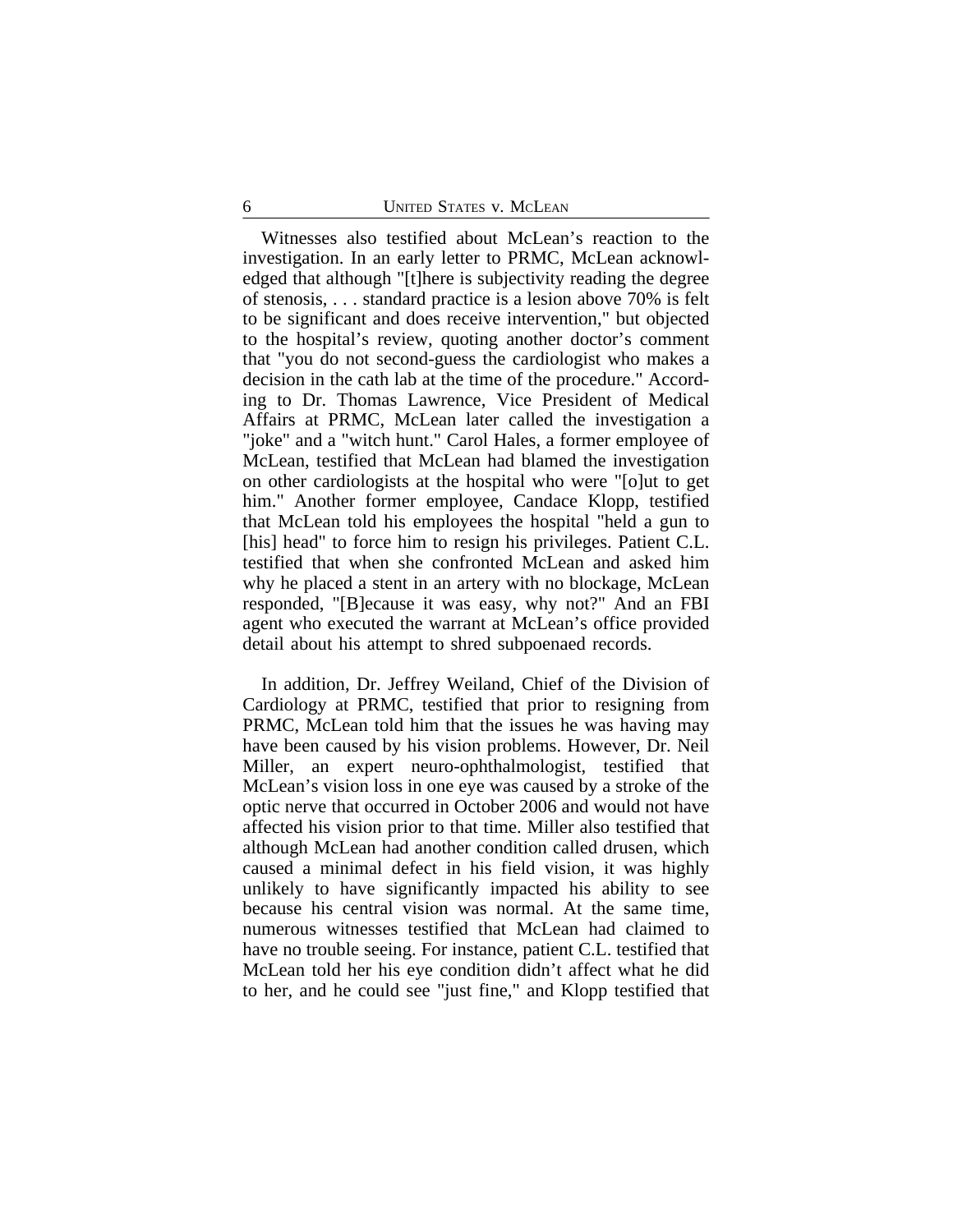in spring 2007 McLean said to another employee, "I sit and watch and look at the cardio scans with you . . . have [I] ever read a scan wrong?"

The government also offered peer comparison data, which showed that although a smaller proportion of McLean's Medicare patients received stents as compared to his peers, the patients McLean chose to stent received nearly twice as many stents on average as the patients of his peers.**<sup>3</sup>** The evidence also showed that the number of stent reimbursement claims McLean submitted to Medicare increased dramatically in 2004, around the same time he purchased a \$1.7 million condominium.**<sup>4</sup>** In addition, the government introduced a document from McLean's office showing that patients generally were scheduled for stress tests every four to six weeks, three months, six months, and 12-18 months after stent interventions, a pattern confirmed by McLean's billing data and testimony from his former employees and patients. Dr. Gilchrist testified that regular diagnostic testing of this kind is not medically necessary after a stent and that stress tests should only be ordered when a patient has symptoms such as chest pain.

In his defense, McLean argued that the medical standard for coronary stents alleged by the government was incorrect, that the process of evaluating angiograms is highly subjective,

**<sup>3</sup>**Specifically, between 2004 and 2006, 16 out of every 100 Medicare patients in McLean's practice received a stent, a rate 67% below the average in his peer group (defined as the top 25% of physicians billing for coronary stents in Maryland during that time period). However, while on average McLean's peers placed 1.15 stents in each patient, McLean's average per patient was 2.03.

**<sup>4</sup>**According to the government's data, McLean submitted Medicare claims for 92 stents placed in 63 patients in 2000; 85 stents placed in 57 patients in 2003; 304 stents placed in 184 patients in 2004; 351 stents placed in 171 patients in 2005; and 175 stents placed in 97 patients in 2006. On cross-examination, the government's witness admitted that she did no work to determine whether the increase in 2004 was attributable to an increase in McLean's patient load after two doctors left his practice.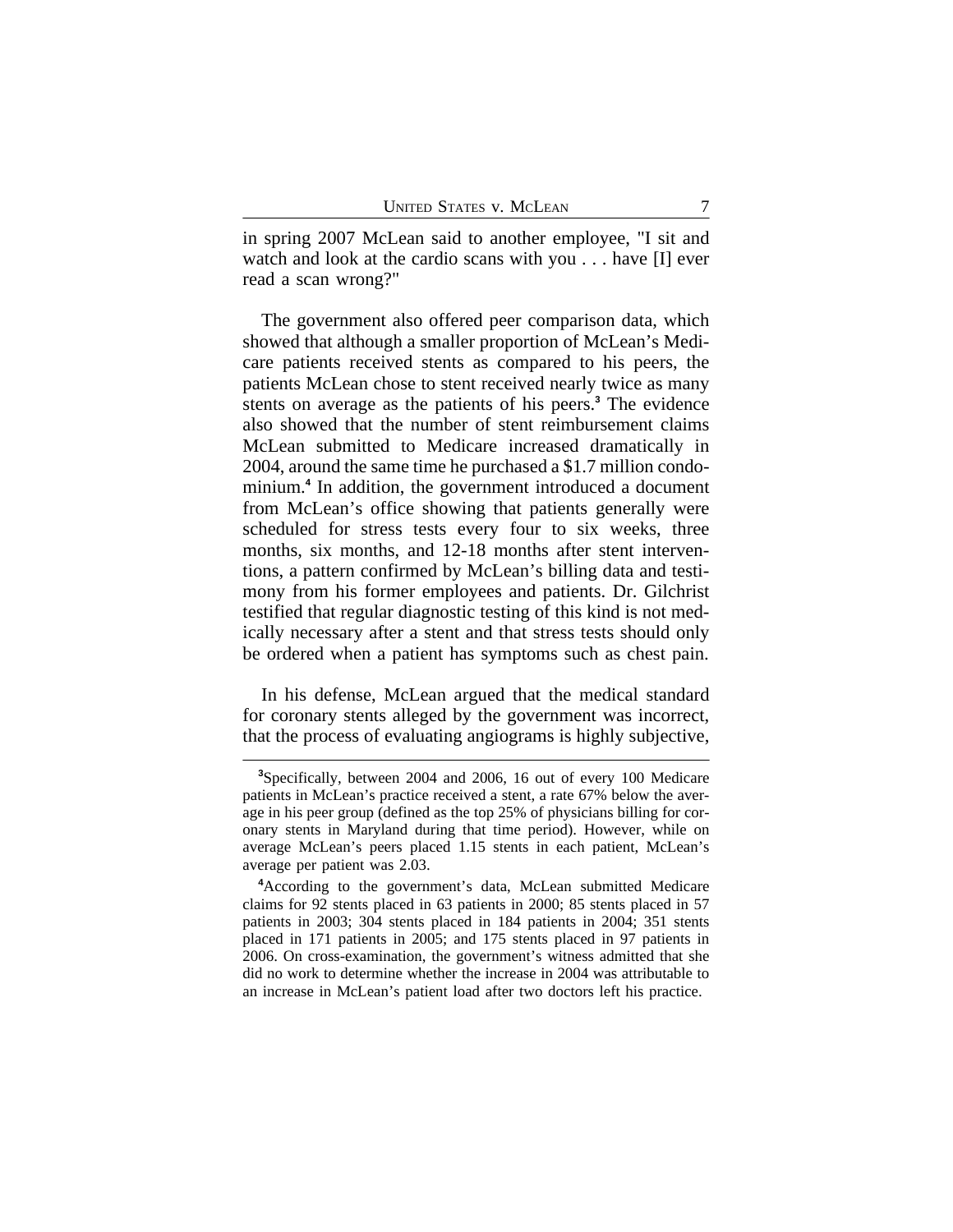that McLean's alleged error rate was not much higher than the rate shown in a recent study, and that McLean's attempt to shred documents was not inculpatory because the documents in the shred bin—including records from other physicians, fax cover sheets, prescription refills, and test results—were not material to the investigation. The defense's expert witness, Dr. Jonathan Marmur, testified that between 2003 and 2006 elective stents were considered medically appropriate if a patient had at least 50% stenosis and evidence of ischemia or angina. Marmur testified that 4 out of the 5 cases named in the indictment met that standard of care. Further, although Marmur did not agree with the percentage of stenosis McLean recorded, he testified that some of the angiogram slides in those cases could support a higher percentage. The defense also offered testimony from former patients, including several named in the indictment, that McLean's treatments relieved their symptoms, as well as testimony from former employees that McLean was an attentive doctor who cared about his patients.

Following ten days of trial, the jury convicted McLean on all counts. McLean subsequently moved for a judgment of acquittal and a new trial, which the district court denied. During sentencing, the district court applied a 16-level enhancement under United States Sentencing Guidelines § 2B.1.1(b)(1)(I) after calculating the total losses to be more than \$1 million. The district court sentenced McLean to 97 months imprisonment and three years supervised release, and entered forfeiture and restitution orders of \$579,070.

On appeal, McLean challenges his convictions on several grounds, arguing that the health care fraud statute is unconstitutionally vague as applied to him; that the evidence was insufficient to support his convictions on all counts; and that his trial was prejudiced by the government's failure to disclose impeachment evidence and certain erroneous evidentiary rulings committed by the district court. He also contends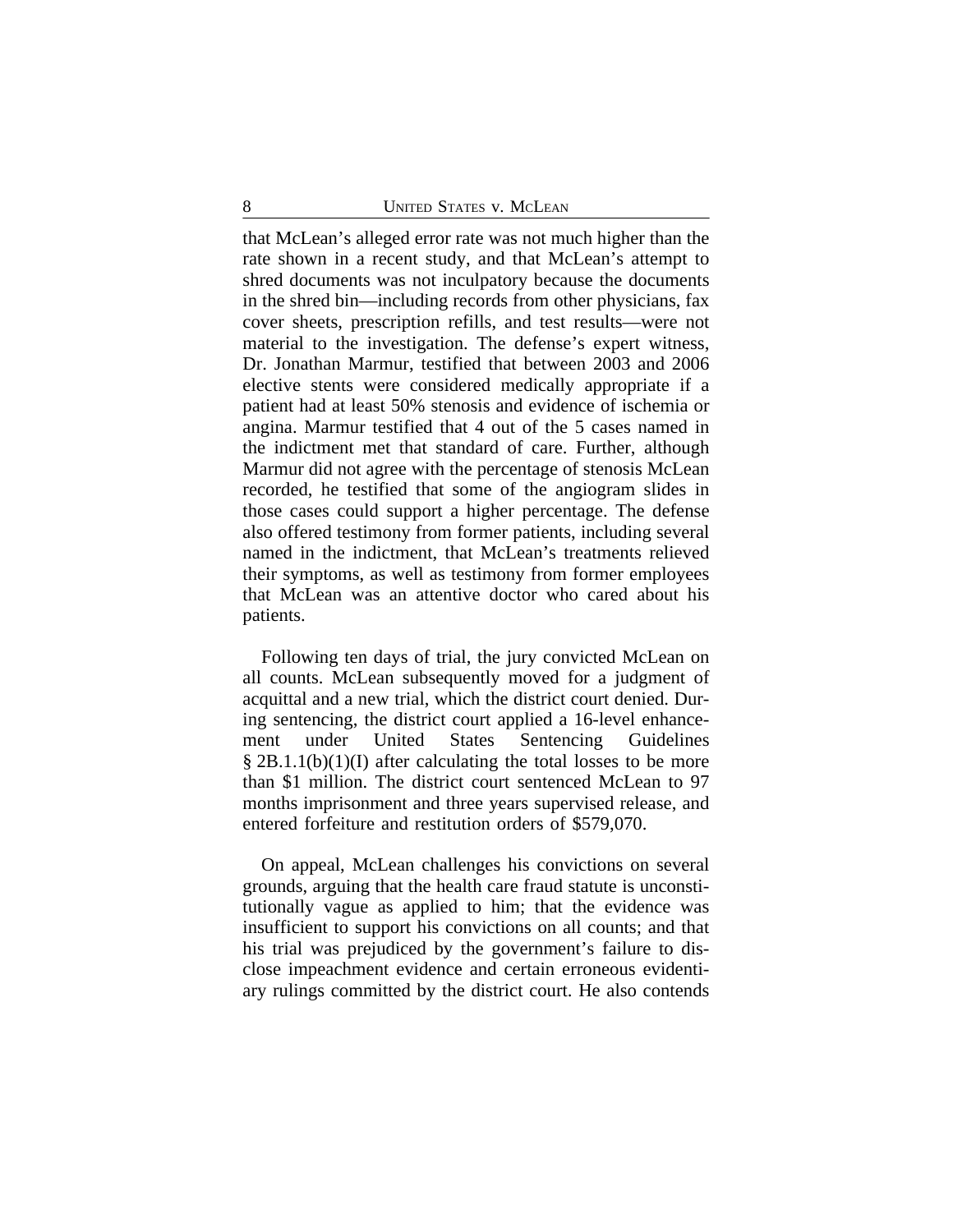that the case should be remanded for resentencing because his sentence is procedurally unreasonable.

#### II.

McLean first argues that the health care fraud statute, 18 U.S.C. § 1347, is unconstitutionally vague as applied to him because no clear standard of medical necessity governed the use of coronary artery stents during the relevant time period. We review the constitutionality of a statute de novo. *United States v. Williams*, 364 F.3d 556, 559 (4th Cir. 2004).

A statute is unconstitutionally vague if it fails to provide people of ordinary intelligence a reasonable opportunity to understand what conduct it prohibits, or if it authorizes or encourages arbitrary and discriminatory enforcement. *Hill v. Colorado*, 530 U.S. 703, 732 (2000). Here, we ask whether an ordinary person would understand that the health care fraud statute prohibited McLean's charged conduct. *See United States v. Passaro*, 577 F.3d 207, 218 (4th Cir. 2009) (explaining that vagueness challenges that lie outside of the First Amendment context must be evaluated based on the facts of the defendant's case).

The health care fraud statute makes it a crime to "knowingly and willfully execute[ ] . . . a scheme . . . (1) to defraud any health care benefit program; or (2) to obtain, by means of false or fraudulent . . . representations . . . any of the money . . . [of] any health care benefit program . . . in connection with the delivery of or payment for health care benefits, items, or services." 18 U.S.C. § 1347. McLean argues that the statute is unconstitutionally vague as applied because no government standard or professional guideline defined the stenosis level needed to justify a coronary stent during the relevant time period, and the reading of angiograms is inherently subjective. As such, he claims he had no way of knowing in advance whether his conduct was prohibited. We disagree.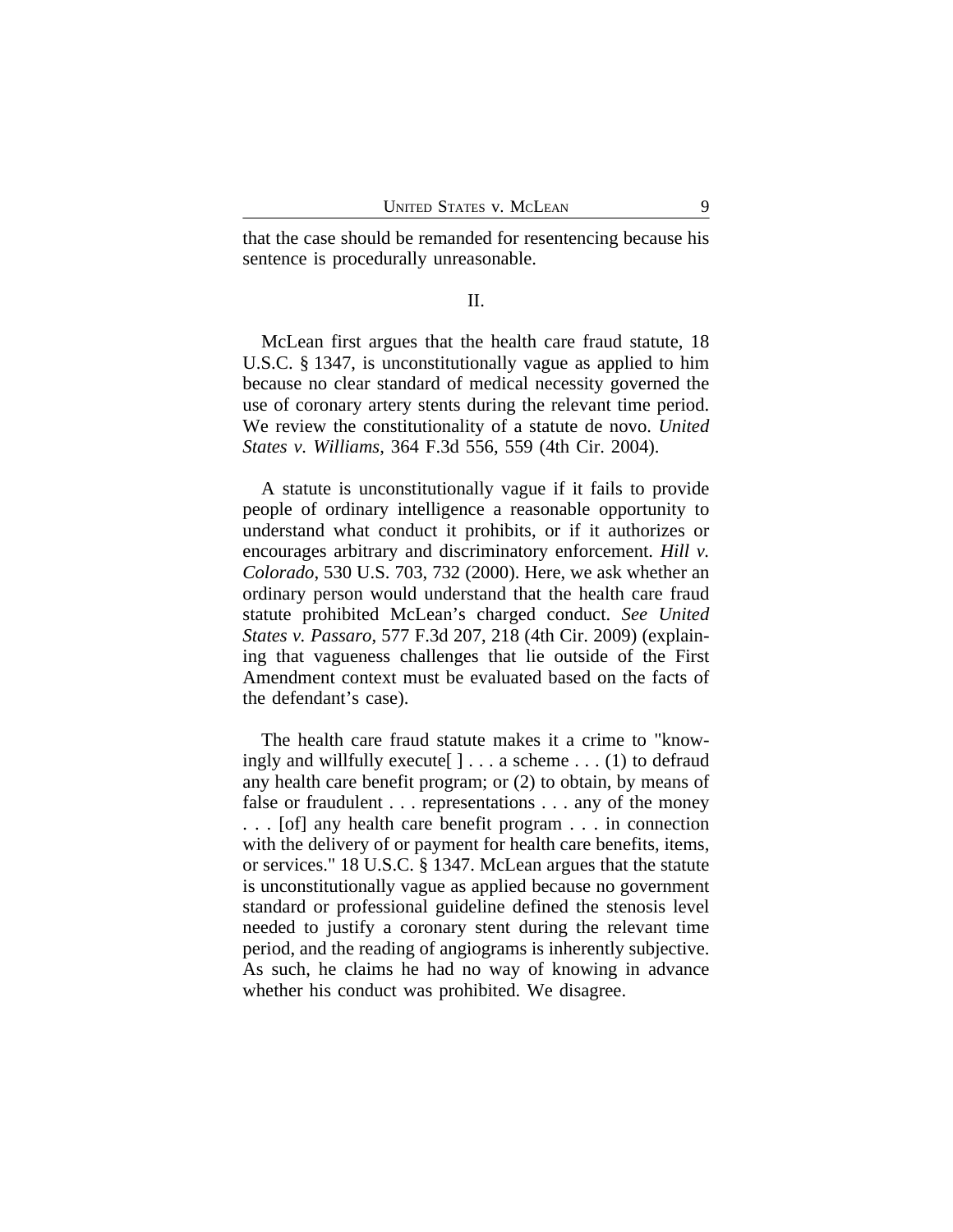The health care fraud statute is not a medical malpractice statute, it is a simple fraud statute. As applied here, it prohibited McLean from knowingly and willfully defrauding insurers by falsely certifying that the stents he placed in arteries with little to no blockage were reasonable and medically necessary in order to obtain reimbursement. Although the statute does not enumerate every possible fraud scheme, an average person would understand that this kind of conduct is prohibited. *See United States v. Franklin-El*, 554 F.3d 903, 910-11 (10th Cir. 2009) (rejecting an analogous vagueness challenge to § 1347 premised on complexity in Medicaid regulations because the statute is simply a fraud statute).**<sup>5</sup>** Further, the statute's *mens rea* requirement mitigates any ambiguity arising from the lack of clear medical guidance McLean alleges. *See United States v. Jaensch*, 665 F.3d 83, 90 (4th Cir. 2011) (rejecting vagueness challenge to federal statute prohibiting the production of false government identification documents based on statute's scienter requirement). McLean could only be convicted if the government proved beyond a reasonable doubt that he acted "knowingly and willfully" to defraud insurers, which necessarily entails proof that he knew the stent procedures were unnecessary. This requirement of proof eliminates the fair notice concerns he raises. As a result, the health care fraud statute is not unconstitutionally vague as applied to McLean.**<sup>6</sup>**

**<sup>5</sup>**Our reasoning is also consistent with an unpublished opinion of this Court, which we find persuasive. *See United States v. Janati*, 237 F. App'x 843, 846-47 (4th Cir. 2007) (unpublished) (rejecting vagueness challenge to health care fraud statute as applied to prohibit overbilling, and holding that the statute provides fair notice that overbilling is prohibited even though the billing manual may lack clarity).

**<sup>6</sup>** In urging otherwise, McLean cites an unpublished decision of the Fifth Circuit, which dealt with a similar vagueness challenge to the health care fraud statute based on subjectivity in the standard of medical necessity for coronary artery stents. *See United States v. Patel*, 485 Fed. App'x 702, 707 (5th Cir. 2012) (unpublished). This case does not provide much support for McLean. Although the *Patel* court recognized that the defendant's vagueness concerns were not "insubstantial," the court ultimately rejected his arguments because the evidence showed that the concept of medical necessity meant something concrete to the defendant. *Id.* The same can be said of this case, as McLean's letter to the hospital indicates he was aware of the 70% threshold.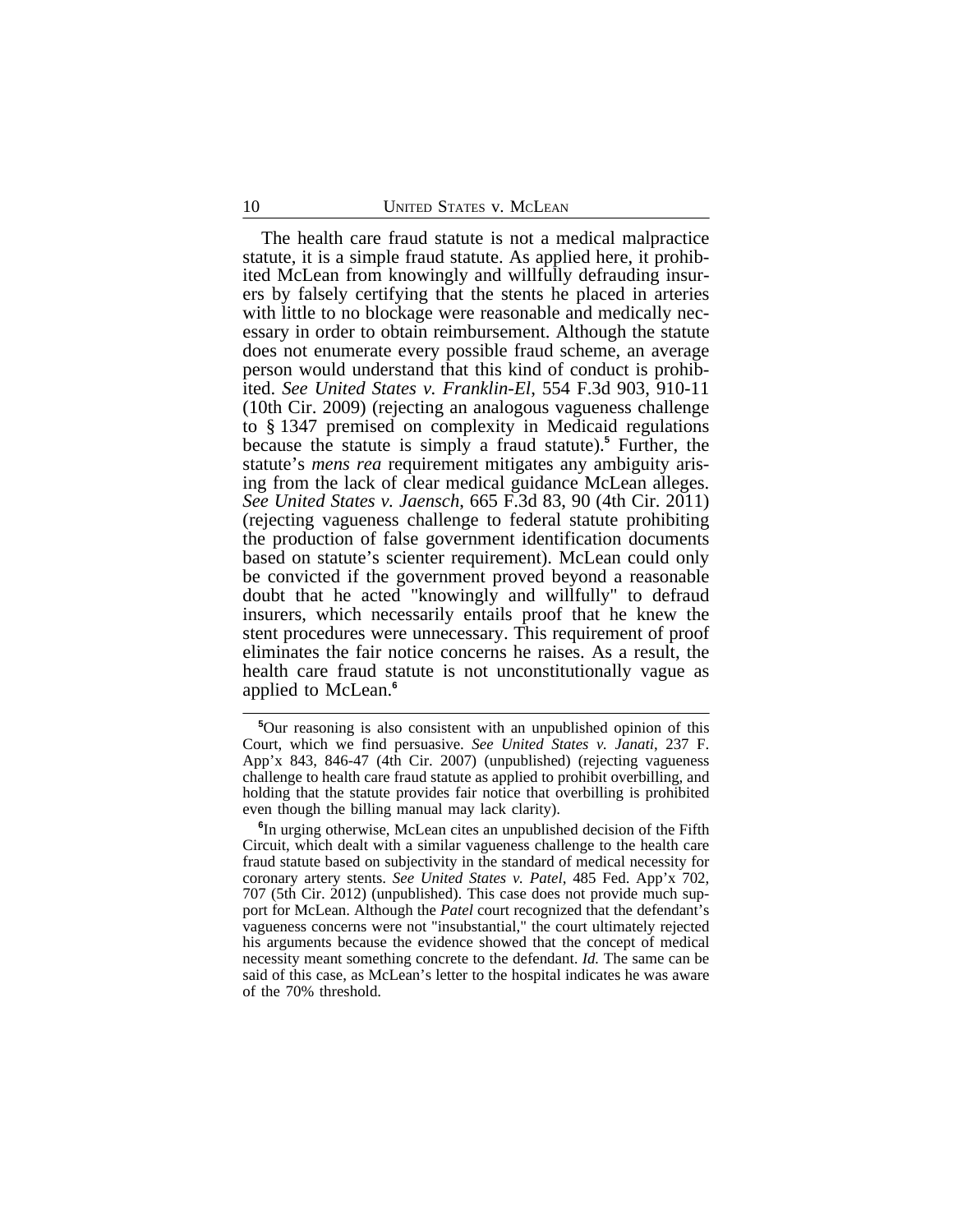#### III.

McLean next argues that his convictions on all counts are unsupported by sufficient evidence. We review the sufficiency of the evidence de novo. *United States v. Ryan-Webster*, 353 F.3d 353, 359 (4th Cir. 2003). "A defendant bringing a sufficiency challenge must overcome a heavy burden, and reversal for insufficiency must be confined to cases where the prosecution's failure is clear." *United States v. Engle*, 676 F.3d 405, 419 (4th Cir. 2012) (internal quotation marks and citations omitted). Our review is limited to determining whether, viewing the evidence in the light most favorable to the government, the jury's verdict is supported by "substantial evidence," that is, "evidence that a reasonable finder of fact could accept as adequate and sufficient to support a conclusion of a defendant's guilt beyond a reasonable doubt." *United States v. Burgos*, 94 F.3d 849, 862 (4th Cir. 1996) (en banc). We are mindful that "the jury, not the reviewing court, weighs the credibility of the evidence and resolves any conflicts in the evidence presented, and if the evidence supports different, reasonable interpretations, the jury decides which interpretation to believe." *Id.* (internal quotation marks, alterations, and citation omitted).

#### A.

McLean first challenges the sufficiency of the evidence as to the health care fraud charge (Count 1). To sustain a conviction under 18 U.S.C. § 1347, the government was required to prove beyond a reasonable doubt that McLean knowingly and willfully executed a scheme to defraud insurers by billing for medically unnecessary procedures. "[T]he specific intent to defraud may be inferred from the totality of the circumstances and need not be proven by direct evidence." *United States v. Harvey*, 532 F.3d 326, 334 (4th Cir. 2008) (internal quotation marks, alteration, and citation omitted). After carefully reviewing the record, we conclude that substantial evidence supports McLean's conviction.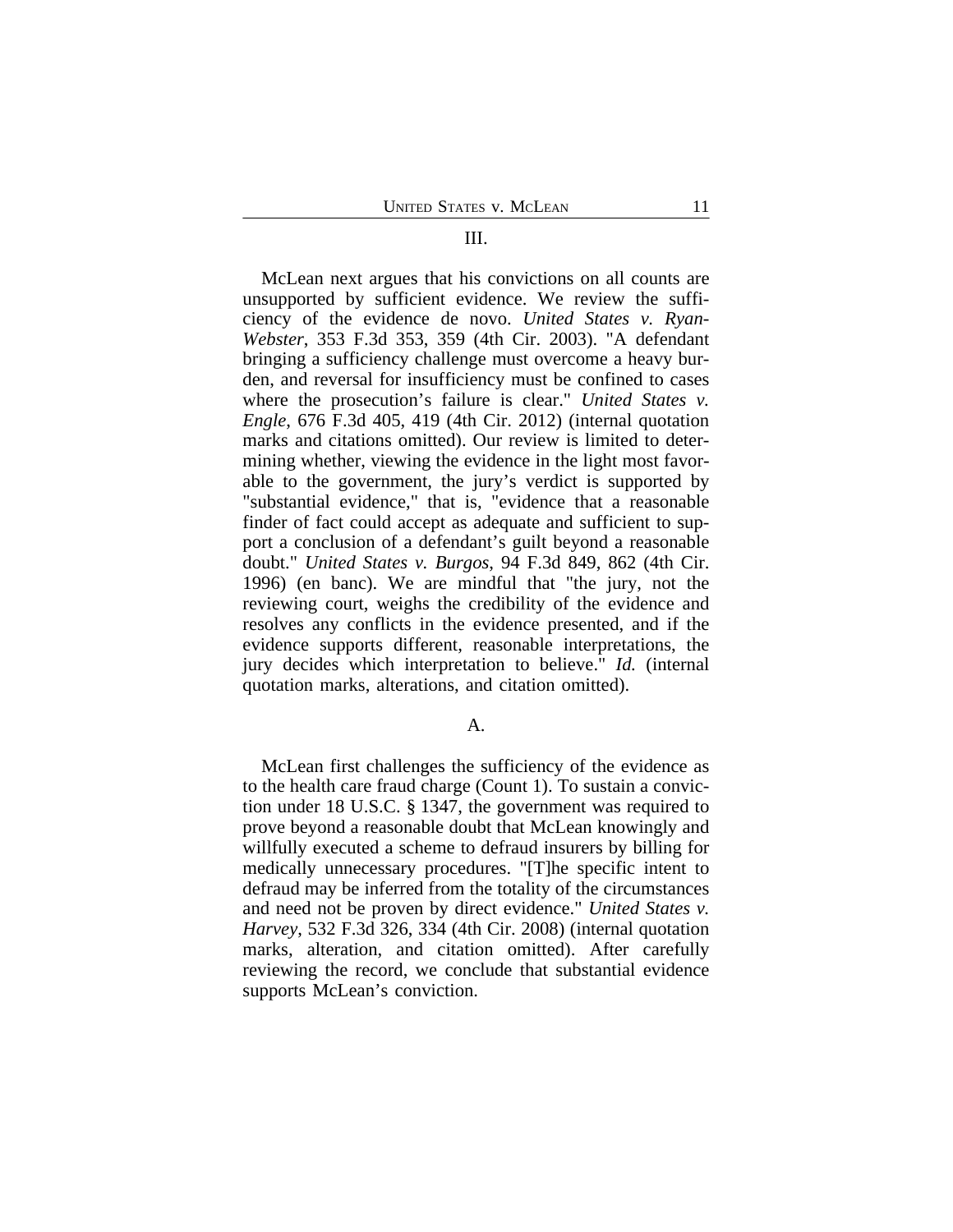To begin, McLean's pattern of overstating blockage by a wide margin and placing unnecessary stents in a large number of cases was direct evidence of a fraudulent scheme. According to Dr. Cinderella, over 100 of McLean's cases involved blockage of 25% or less. And Dr. Gilchrist testified that McLean grossly overstated blockage in the 59 procedures he reviewed. For example, patient AW had 0% blockage, and McLean recorded it as 80% to 90%. Similarly, patient DD had 10% blockage, and McLean recorded it as 80%. McLean subsequently sought reimbursement from insurers, certifying that the procedures were reasonable and medically necessary based on the falsely recorded stenosis levels. The stark disparity between what McLean recorded and what the angiogram showed strongly suggests he intentionally committed fraud.

There was also sufficient evidence to rule out non-criminal explanations for McLean's overstatements. Gilchrist testified that the skill McLean displayed in an appropriate stent procedure demonstrated reasonable technique and the ability to discern appropriate treatment, undermining the possibility that McLean was simply a negligent physician. Dr. Miller, the expert neuro-ophthalmologist, testified that the optic stroke McLean suffered in his left eye in October 2006 would not have affected his vision in years prior and that his preexisting drusen was highly unlikely to have significantly affected his ability to see because it caused only a minor field defect and did not affect his central vision.**<sup>7</sup>** Based on his testimony, a rational juror could exclude McLean's eye conditions as an explanation for his blockage overstatements. Finally, although Gilchrist admitted that angiogram reading is subjective, he testified that physicians should be in the same ballpark and inter-reviewer variability should not exceed 10% to 20%. Both Gilchrist and Cinderella testified that the cases at issue were not borderline cases where inter-reviewer variability

**<sup>7</sup>**Although Miller could not test the effect of the drusen on McLean's left eye due to the optic stroke, his opinion was based on the effect of the drusen on his right eye because the drusen was symmetrical in both eyes.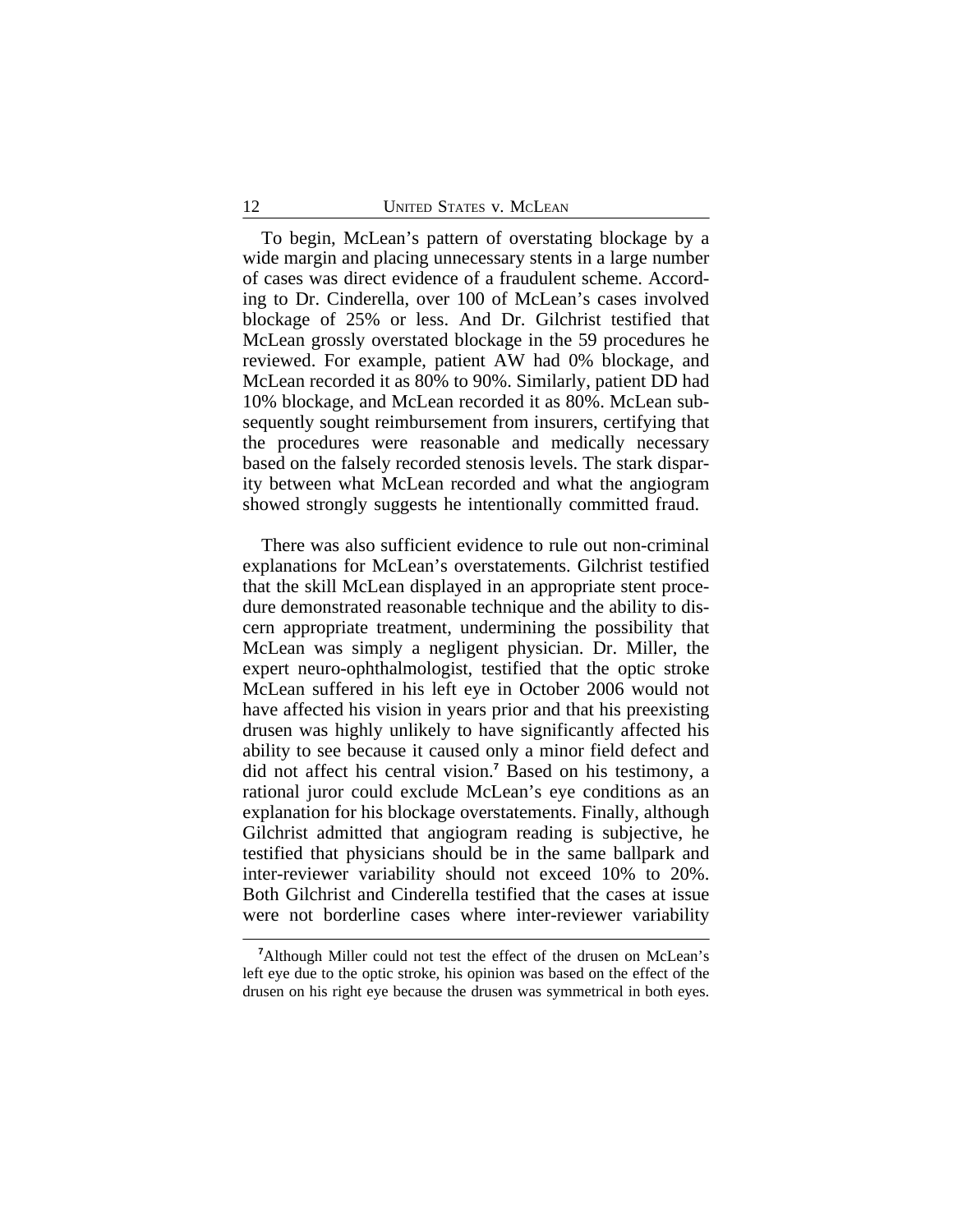would come into play. And the jury viewed many of the angiograms themselves, providing them an opportunity to determine whether they were within the borderline area where subjectivity could account for McLean's overstatements. Based on this evidence, the jury could reasonably exclude the phenomenon of inter-reviewer variability as an explanation for McLean's conduct.

McLean nonetheless argues that the government's pattern evidence is not probative of fraud because a 2009 – 2010 study published in the Journal of the American Medical Association found that 12% of stents performed nationwide were medically unnecessary. He argues that his own error rate was not much higher, as the Cinderella fives constituted only 15% of the total stent procedures he performed between 2003 and 2006. We are not persuaded that this study undermines the government's pattern evidence. First, if the Cinderella fours are included, McLean's error rate was approximately 30%, not 15%. But more importantly, the import of the pattern evidence is not simply that McLean repeatedly performed medically unnecessary stents, but rather that he repeatedly overstated blockage by a wide margin. Indeed, we do not believe that pattern evidence showing that a physician placed more unnecessary stents than the national average necessarily would be probative of fraud, for such a pattern might only suggest negligence. The distinction here is that McLean repeatedly overstated blockage by a margin well beyond the normal variation between observers. McLean cites nothing from the study showing that his pattern of misrepresentation was comparable to the conduct of other physicians nationwide. As a result, the study does not undermine the weight of the pattern evidence described above.

Moreover, even assuming the study McLean cites calls into question the strength of the government's pattern evidence, separate evidence of fraud provided a substantial basis for the conviction. Tellingly, McLean told patient C.L. that he placed a stent in an artery with no blockage "because it was easy,"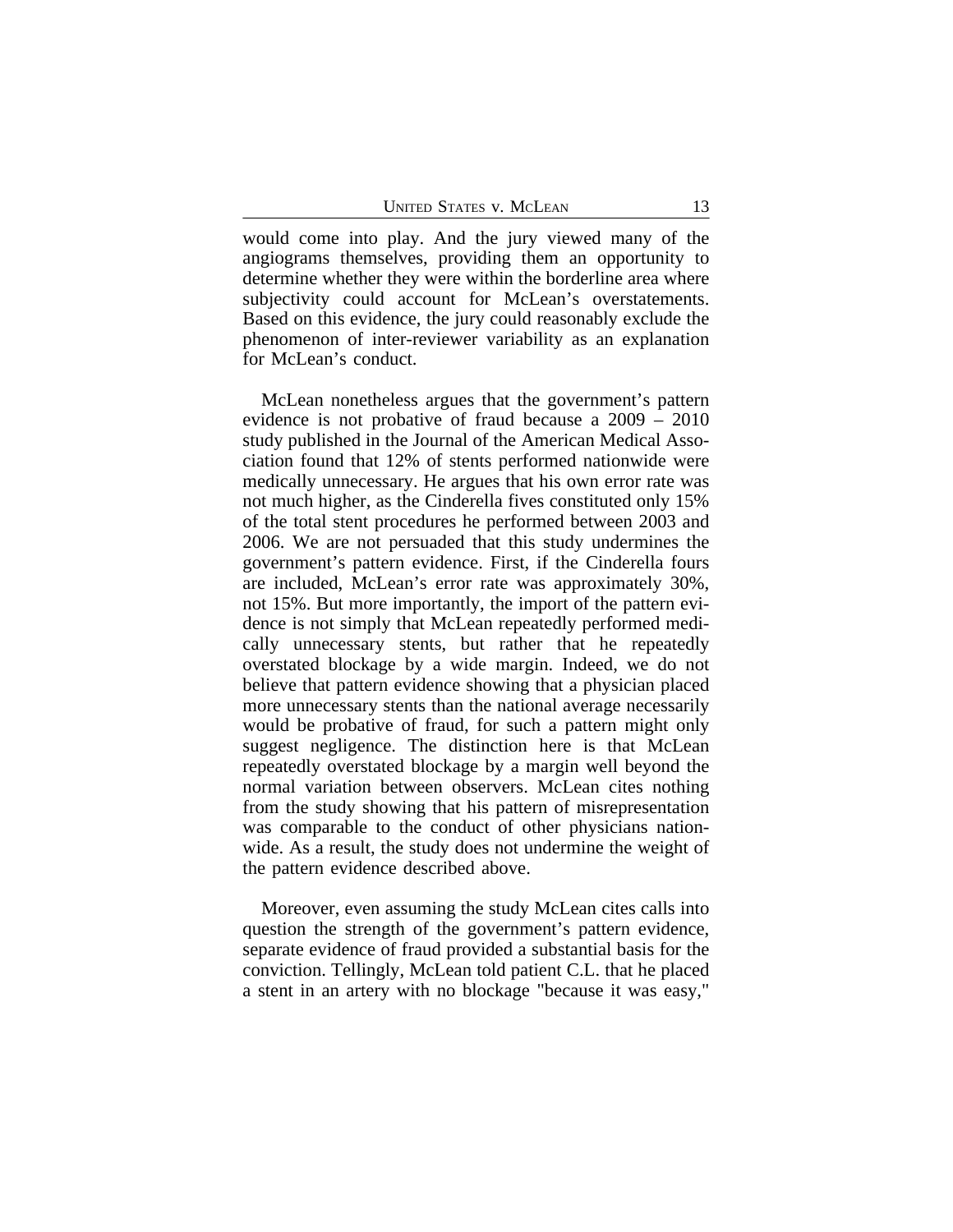not because he saw blockage. That statement implies he knew the stent was unnecessary and the blockage he recorded was false. Additionally, the evidence indicates McLean made other misrepresentations to create the illusion of medical necessity. He gave patients misleading pictures purporting to show cleared blockage when the angiogram, viewed in full, showed no significant blockage. In L.H.'s case, the apparent blockage was actually a spasm of the artery, which McLean knew occurred because he treated it. McLean also recorded symptoms patients did not experience. For instance, patient F.M. testified that he never experienced the chest discomfort McLean recorded. And in two of the cases named in the indictment, medical records showed that patients had previously denied symptoms, such as chest pain, which McLean nevertheless recorded after the stent procedures were completed. McLean also gave inconsistent explanations for his conduct, suggesting on at least one occasion to Dr. Weiland that his eye condition had caused the inappropriate stents, but insisting on many other occasions to patients and employees that his vision was fine. These inconsistencies reasonably suggest that McLean falsely blamed his conduct on his eye condition to cover up his true fraudulent intent. *See United States v. Hughes*, 716 F.2d 234, 240-41 (4th Cir. 1983) (noting that a defendant's inconsistent alibi statements can be probative of illicit intent). Finally, McLean attempted to shred patient files subpoenaed by the United States. McLean argues that this incident was not probative of fraud because he was honest about what he was doing, and the documents found in the shred bin were not material to the investigation. However, viewing the evidence in the light most favorable to the government, as we must, a reasonable juror could conclude McLean had something to hide, even if his motives for selecting particular documents are unclear.

There was also sufficient evidence to prove McLean had a financial motive for the fraudulent scheme. McLean received reimbursement for each stent procedure he performed, as well as for a series of regularly scheduled diagnostic tests after the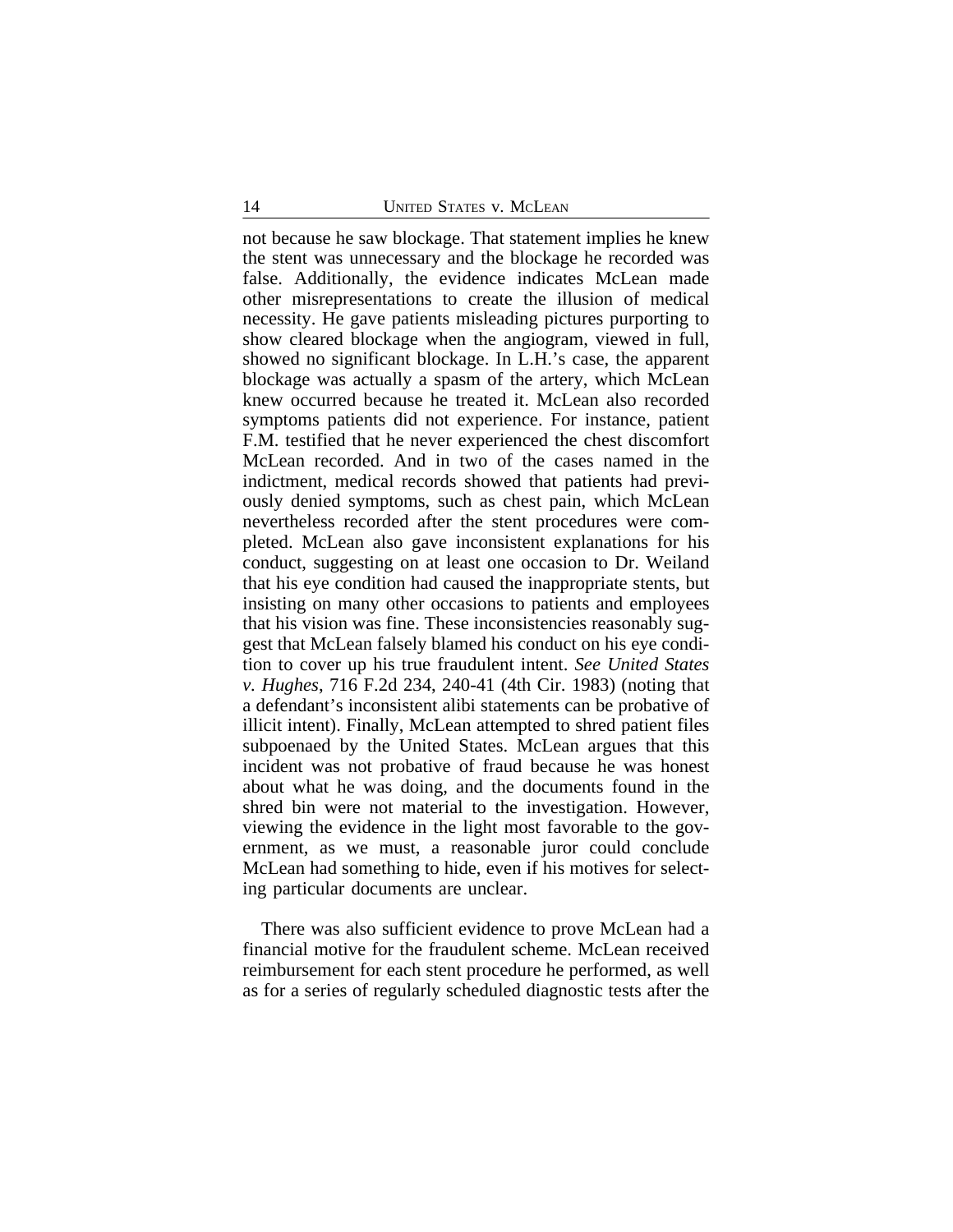procedure, which were administered to patients at his office pursuant to standing orders.**<sup>8</sup>** This evidence showed that stenting provided a significant source of reimbursement for McLean's private practice, and thus, that he had a financial motive for executing the fraudulent scheme.

Based on the direct evidence that McLean overstated blockage in numerous cases, his pattern of misleading patients and making other misrepresentations in patient files, his admission to C.L. that he placed an unnecessary stent "because it was easy," his inconsistent explanations for his conduct, his attempt to shred patient files, and the circumstantial evidence of a financial motive, we hold that McLean's health care fraud conviction is supported by substantial evidence.

McLean's two remaining challenges to the evidence do not persuade us otherwise. First, McLean argues that the government's peer comparison evidence was actually exculpatory. The government used the evidence to show that McLean placed twice as many stents on average in each patient he chose to stent as his peers. As McLean notes, however, the evidence also showed that McLean only stented 16 out of 100 patients in his practice, a rate 67% lower than the average of his peers. We are not persuaded that this evidence is exculpatory. The peer comparison evidence simply compared the number of stent procedures McLean performed to the average of his peers; it said nothing about the necessity of those procedures. As such, its probative value was marginal at best. Even construing the evidence as McLean urges, proof that he stented less patients on average than his peers does not undermine the other evidence of fraud outlined above.

Second, McLean argues that the evidence of his condomin-

**<sup>8</sup>**McLean argues that the government failed to prove beyond a reasonable doubt that standing orders existed. However, billing data and testimony from patients and staff provided a sufficient basis for the jury to make this finding.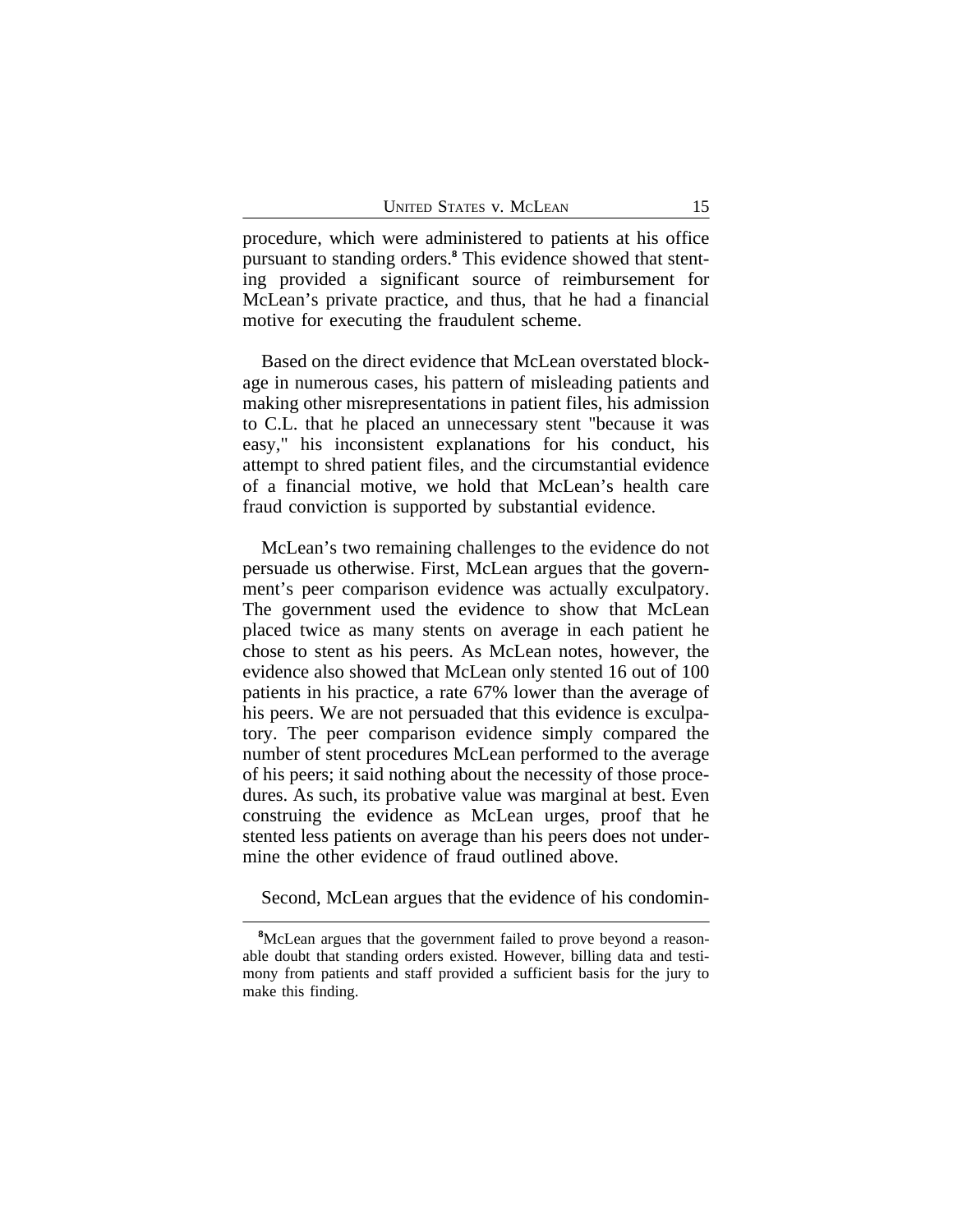ium purchase was not adequate to prove a financial motive because the funds he received from stent procedures constituted a small fraction of the purchase price. We agree with McLean that this evidence is not particularly probative. A condominium purchase is hardly evidence of a financial motive to commit fraud; it is a personal financial decision that falls well within the bounds of law-abiding conduct. However, as explained above, there was separate evidence showing that McLean benefitted financially from the unnecessary stent procedures and follow-up diagnostic tests he performed. Thus, even setting aside the condominium purchase, there was sufficient evidence to show McLean had a financial motive to commit fraud.

For these reasons, we hold that McLean's health care fraud conviction is supported by substantial evidence.

#### B.

McLean next challenges the sufficiency of the evidence as to the false statement charges (Counts 2-5, 7). To sustain a conviction under 18 U.S.C. § 1035, the government was required to prove beyond a reasonable doubt that McLean "knowingly and willfully . . . ma[de] . . . materially false . . . or fraudulent statements . . . in connection with the delivery of or payment for health care benefits, items, or services." 18 U.S.C. § 1035. The specific intent to defraud may be inferred from the totality of the circumstances, and need not be proven by direct evidence. *Harvey*, 532 F.3d at 334.

Dr. Gilchrist testified about the cases cited in the indictment and explained to the jury how McLean overstated the level of stenosis in each case. Even McLean's own expert, Dr. Marmur, disagreed with the stenosis diagnoses McLean recorded, although he testified that some slides could support a higher reading. Given the sheer disparity between the stenosis McLean recorded and what the angiograms showed, and the other evidence of fraud outlined above, there was suffi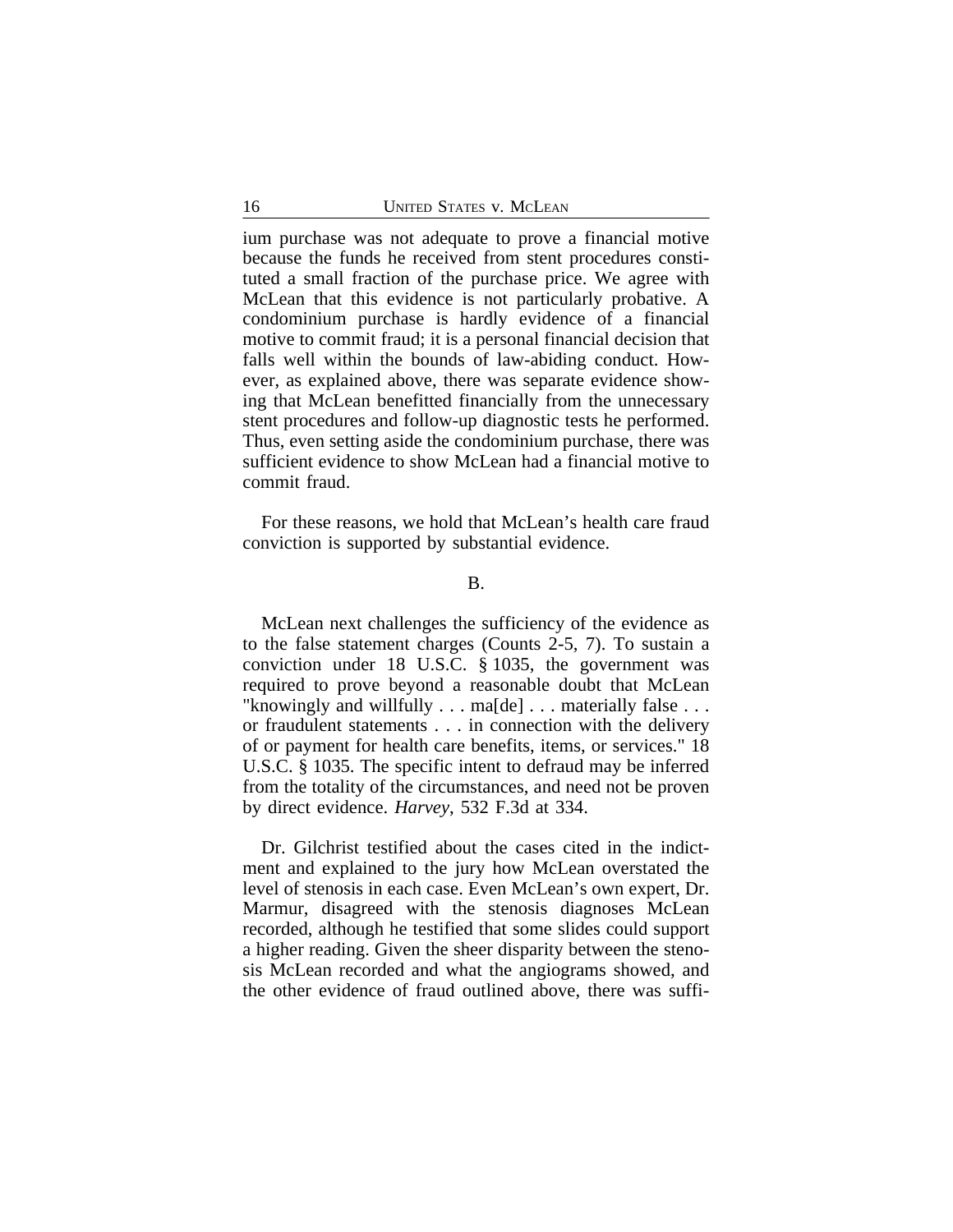cient evidence for the jury to conclude that McLean intentionally overstated stenosis levels in the patient files named in the indictment. Further, the evidence showed that these misrepresentations were material insofar as they were necessary for McLean to justify the stents and obtain reimbursement from insurers.

McLean's challenge to the sufficiency of the evidence on these counts is based on the same arguments he raises with respect to the health care fraud charge. He argues that the government failed to prove that his misrepresentations were intentional and that he was not simply a negligent physician, and that the phenomenon of inter-reviewer variability and his vision problems could explain his overstatements. As discussed above, however, there was sufficient evidence from which the jury could rule out these non-criminal explanations for his conduct.

For these reasons, we hold that there is substantial evidence to support the false statement convictions.

# C.

Lastly, McLean argues that the evidence was insufficient as to all counts because the government failed to prove beyond a reasonable doubt that an objective standard of medical necessity existed. There was ample evidence, however, that a standard existed. Both government experts testified that stents are not justified unless there is 70% or more stenosis in an artery and the patient suffers from symptoms of blockage. McLean was aware of this standard because he referenced it in a letter to the hospital. Although Dr. Marmur disagreed with the minimum threshold of stenosis required to justify a stent, he agreed with the government's experts that stents are contraindicated in cases of less than 50% stenosis. At a mini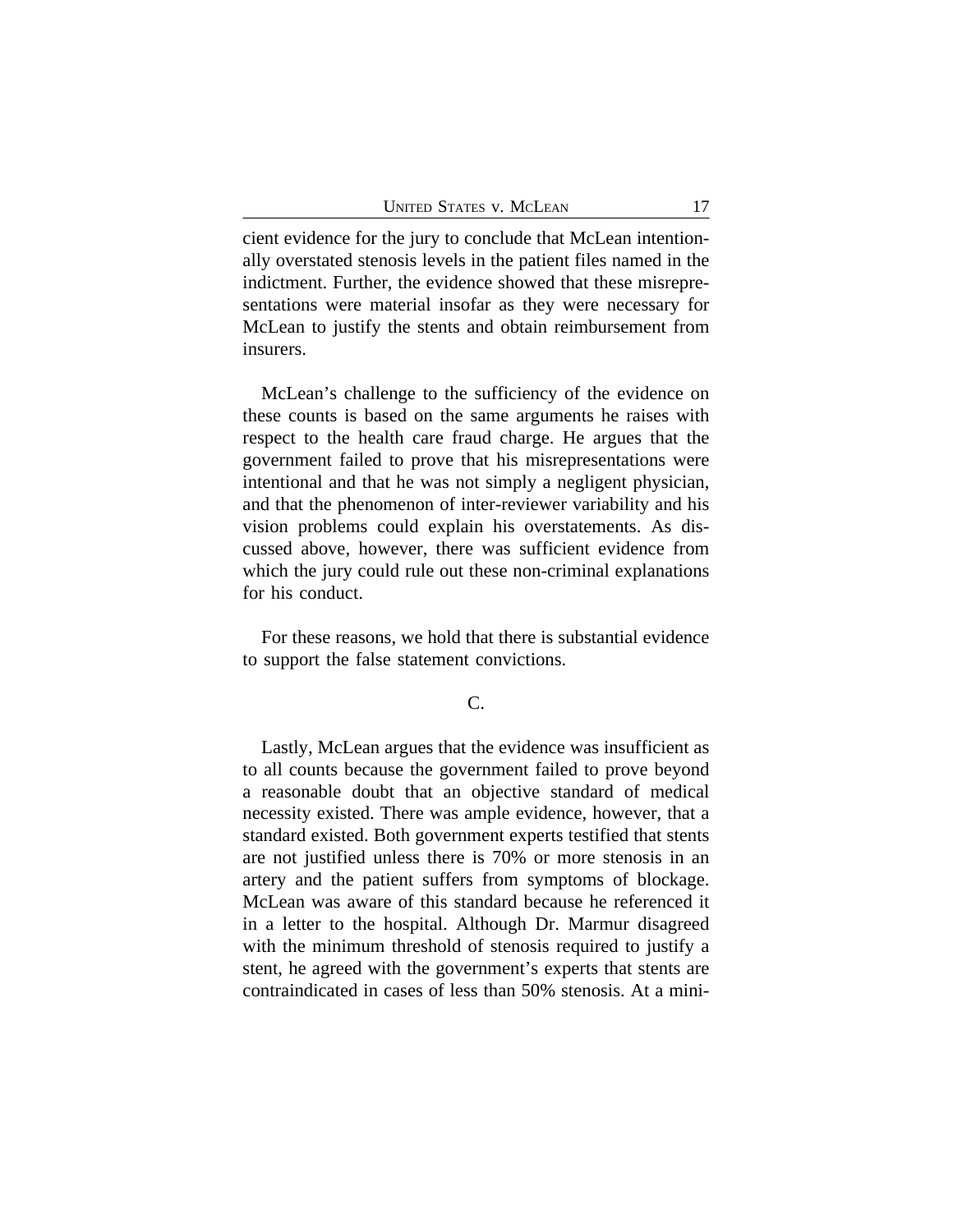mum, the evidence clearly showed that stents are objectively unnecessary in cases of less than 50% stenosis.**<sup>9</sup>**

## IV.

McLean next argues that his trial was prejudiced by the government's failure to disclose impeachment evidence and by certain evidentiary and discovery rulings committed by the district court. We do not believe a new trial is warranted based on these assertions of error for the reasons stated below.

A.

Shortly after McLean's trial, the government issued a press release stating that it had reached an agreement with PRMC to settle a civil fraud investigation of the hospital for being aware of and failing to take action to prevent McLean's medically unnecessary procedures. Subsequent disclosures revealed that the parties had reached a handshake settlement months before. McLean argues that the government's failure to disclose this information to him before trial violated his due process rights because he could have used the information to impeach the PRMC witnesses. In particular, he argues that the evidence would have allowed him to explore Dr. Cinderella's motivations for testifying and to probe bias, thereby undermining the credibility of a key witness.

The due process clause of the Fifth Amendment requires the government to disclose favorable impeachment evidence to the defendant. *See Brady v. Maryland*, 373 U.S. 83, 87 (1963) (holding that due process requires the disclosure of

<sup>&</sup>lt;sup>9</sup>McLean points out that Dr. Gilchrist sometimes referred to 50% stenosis when explaining why a particular stent was inappropriate, arguing that his reference to something other than the 70% threshold highlights the inadequacy of proof on this issue. Dr. Gilchrist, however, testified that stents are contraindicated at stenosis less than 50%, and we do not find his reference to that threshold in individual cases inconsistent with his opinion that stents are generally necessary only after stenosis reaches 70%.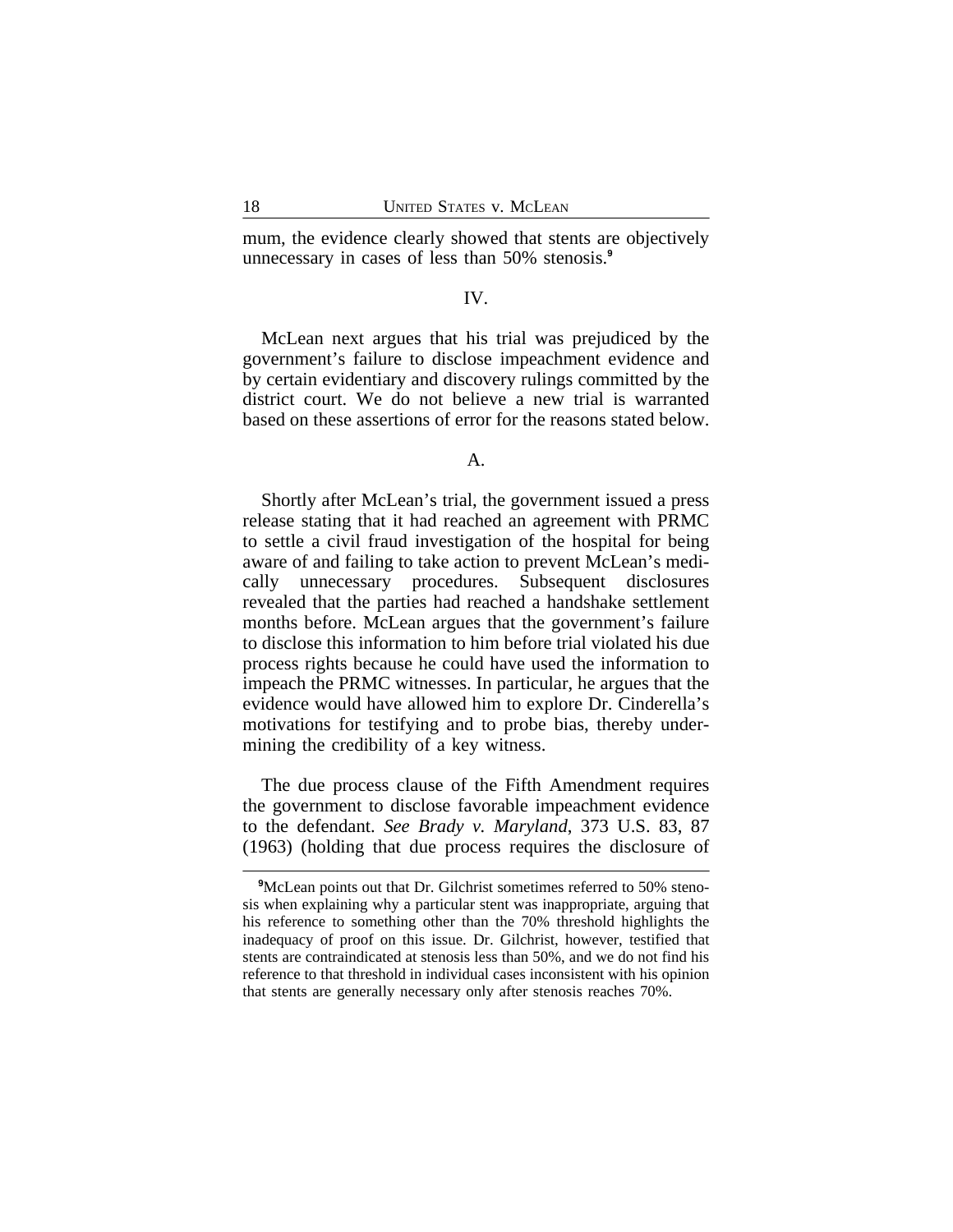evidence favorable to the accused and material to guilt or punishment); *Giglio v. United States*, 405 U.S. 150, 154-55 (1972) (including impeachment evidence within the scope of materials that *Brady* requires prosecutors to disclose). A due process violation occurs when (1) the evidence is favorable to the accused because it is exculpatory or impeaching; (2) the evidence was suppressed by the government, either willfully or inadvertently; and (3) the evidence is material. *United States v. Moussaoui*, 591 F.3d 263, 285 (4th Cir. 2010). To be material, there must be a reasonable probability that disclosure of the evidence would have produced a different outcome. *Kyles v. Whitley*, 514 U.S. 419, 434 (1995).

We find no due process violation here because the settlement information had little impeachment value, and there was no reasonable probability it would have affected the jury's verdict. Neither Cinderella nor any other PRMC witness was a party to the settlement, and they did not agree to testify in exchange for the release of the government's claims against the hospital—the impeachment value of the information was therefore minimal. If anything, disclosure of the settlement to the jury likely would have bolstered the government's case, for the hospital's liability was based entirely on its failure to prevent McLean's misconduct. Finally, even assuming the settlement had some impeachment value, the jury's verdict could have rested on the testimony from Dr. Gilchrist and the many other former employees and patients who testified at trial. We cannot say there is a reasonable probability that disclosure of the settlement would have altered the jury's verdict.

# B.

The day before McLean's expert was scheduled to testify, the district court allowed the government to conduct voir dire on him to remedy McLean's failure to provide adequate disclosures under Federal Rule of Criminal Procedure 16. McLean argues that the court's ruling was erroneous and that it deprived him of a fair trial.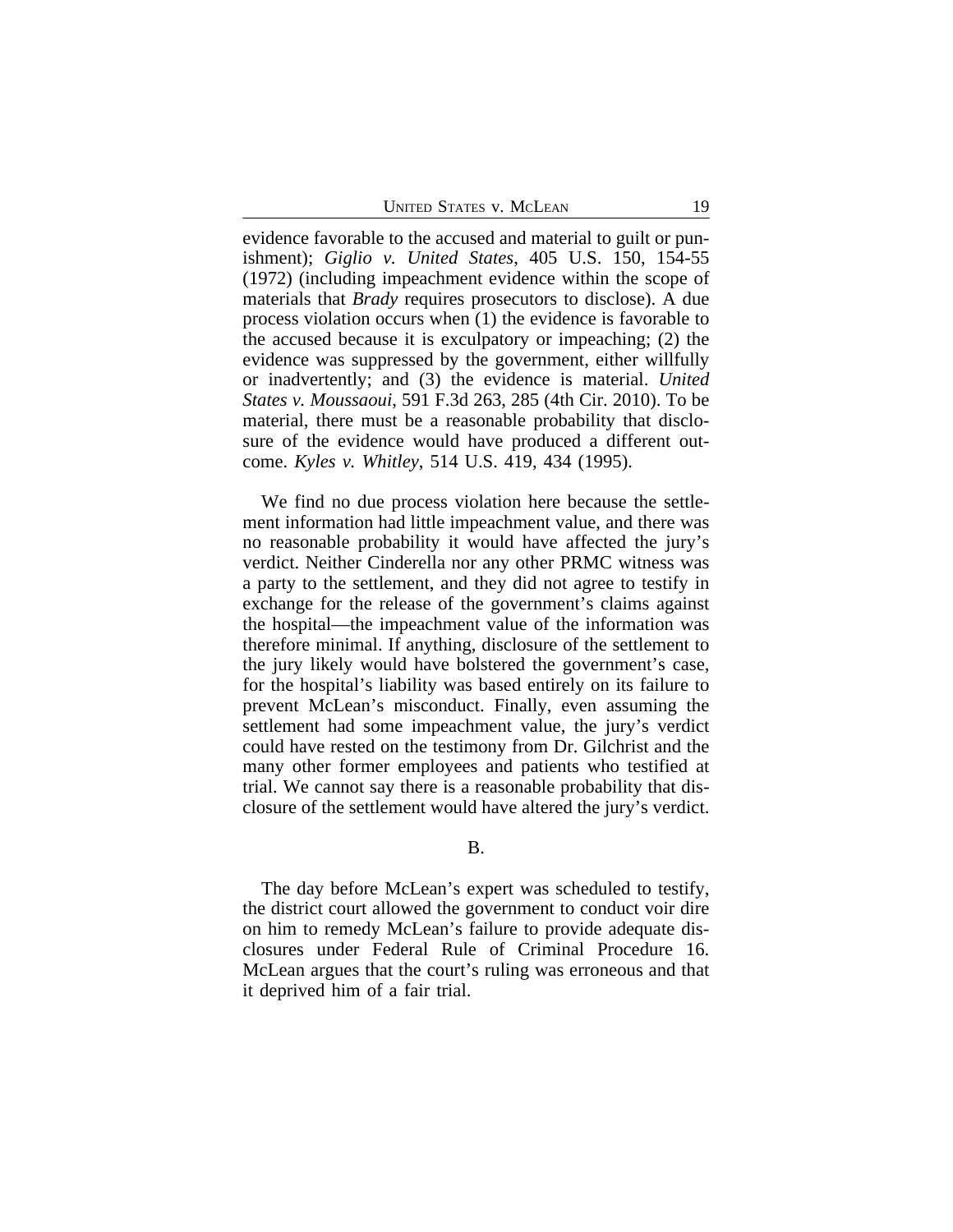We review the district court's decision as to the appropriate remedy for a violation of Rule 16 for abuse of discretion. *United States v. Barile*, 286 F.3d 749, 759 (4th Cir. 2002). A court abuses its discretion if its decision is "guided by erroneous legal principles" or "rests upon a clearly erroneous factual finding." *United States v. Johnson*, 617 F.3d 286, 292 (4th Cir. 2010) (internal quotation marks and citation omitted).

Rule 16 imposes mutual obligations on the prosecution and the defendant to disclose, at the other party's request, a written summary of any expert testimony that will be used at trial. The summary must describe the expert's opinions and "the bases and reasons for those opinions." Fed. R. Crim. P.  $16(b)(1)(C)$ ; *id.*  $16(a)(1)(G)$ . If a party fails to comply with this rule, the court may "prohibit that party from introducing the undisclosed evidence" or "enter any other order that is just under the circumstances." *Id.* 16(d)(2)(C).

On June 24, 2011, three weeks before trial, McLean informed the government that Dr. Marmur would be testifying at trial and provided a Rule 16 disclosure describing his testimony. The disclosure stated that Marmur would testify that in five cases he had reviewed, McLean's stent treatment met the "interventional cardiology standard of care." Four days later, the government asked McLean to clarify the definition of the "interventional cardiology standard of care" and the bases and reasons for Marmur's opinions. McLean did not respond. As a result, on July 17, 2011, the government moved the court to exclude Marmur's testimony regarding the five cases. On July 20, 2011, the day the defense case began, the court considered the government's motion. Rather than excluding Marmur's testimony, the court gave the government the option to conduct voir dire of Marmur the next morning.

We see no abuse of discretion in this ruling. Because McLean's Rule 16 disclosure did not describe Marmur's opinions "beyond stating the conclusion he had reached and did not give the reasons for those opinions as required under Rule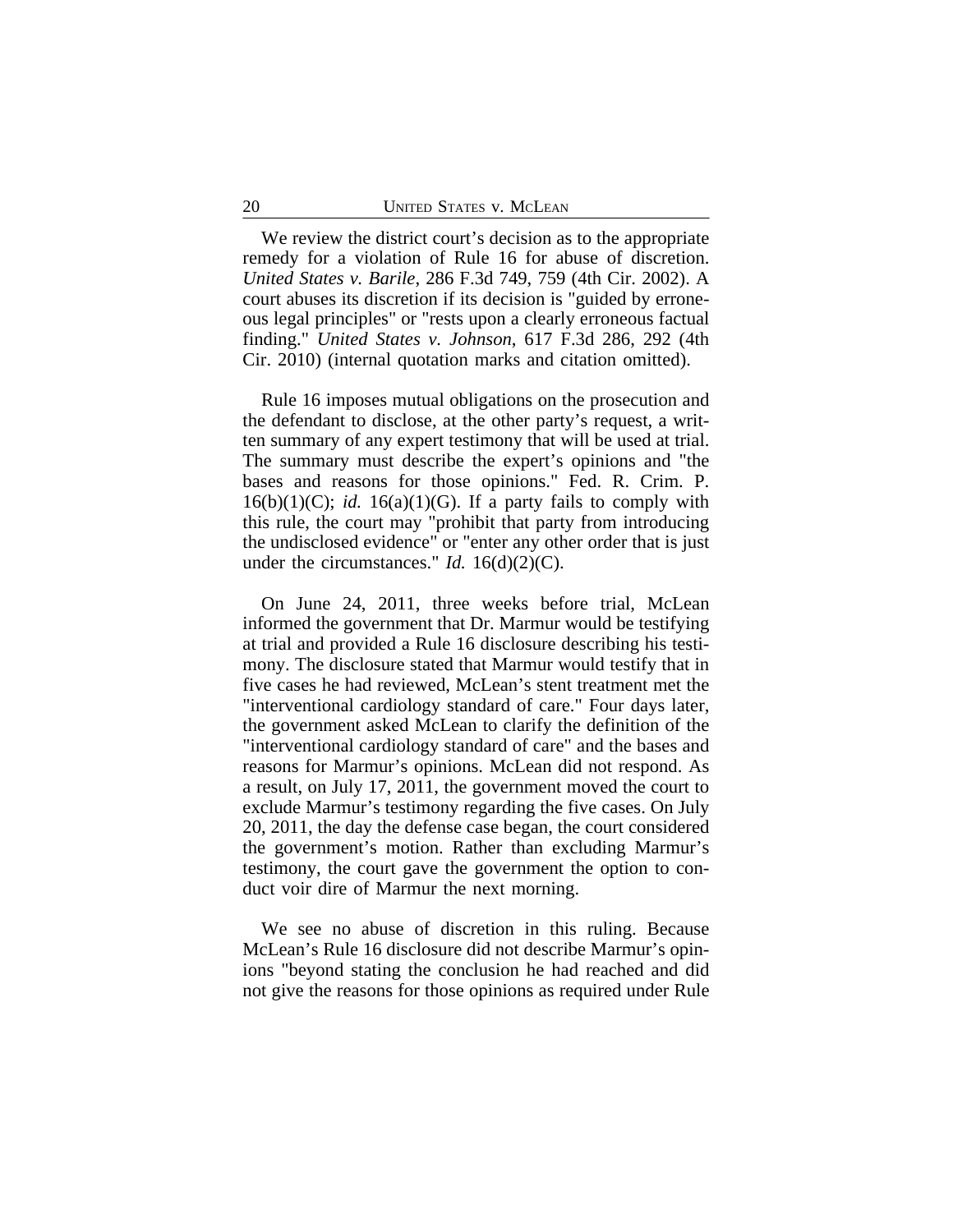16(b)(1)(C)," the disclosure did not satisfy the rule. *Barile*, 286 F.3d at 758. It was not an abuse of discretion to allow the government voir dire, especially given the fact that Marmur was scheduled to testify the following day. *See id.* ("Upon finding a violation of Rule 16, the district court has discretion under the Federal Rules of Criminal Procedure to determine the proper remedy.") (citing Fed. R. Crim. P. 16(d)(2); *United States v. Muse*, 83 F.3d 672, 675 (4th Cir. 1996)). By that point, the government's need to discover the bases and reasons for his opinions was pressing, and there was no excuse for McLean's delay.

## C.

McLean also argues that the district court erroneously sustained the government's objection to several aspects of Dr. Marmur's testimony. Specifically, McLean argues that the district court erred in excluding Marmur's testimony on: (1) the medical necessity of follow-up tests post-stent intervention; (2) the treatment McLean gave other patients beyond those named in the Rule 16 disclosure; (3) the Journal of American Medicine Association article showing a national error rate of 12% in stent procedures; and (4) that four of the five cases named in the indictment met the interventional cardiology standard of care, in part, because Marmur had seen other doctors perform similar stents. We review the district court's evidentiary rulings for abuse of discretion. *United States v. Basham*, 561 F.3d 302, 325 (4th Cir. 2009). Evidentiary rulings are subject to harmless error review under Federal Rule of Criminal Procedure 52. *United States v. Heater*, 63 F.3d 311, 325 (4th Cir. 1995). To find a district court's error harmless, we need only say "with fair assurance, after pondering all that happened without stripping the erroneous action from the whole, that the judgment was not substantially swayed by the error." *Id.* (internal quotation marks and citation omitted).

With respect to the first two topics, we find no abuse of discretion because McLean did not provide notice that Marmur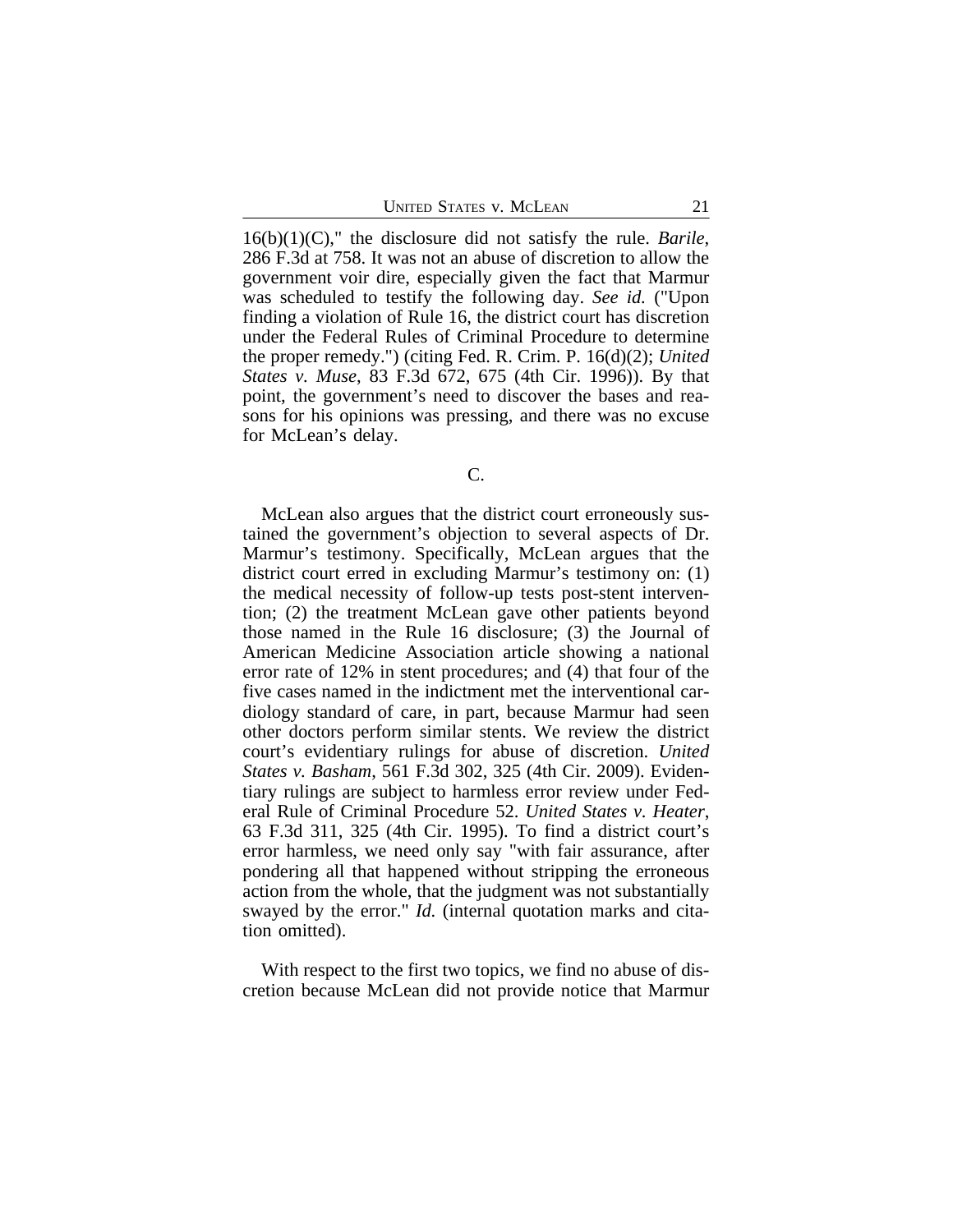planned to testify on these subjects as required by Rule 16. *See* Fed. R. Crim. P. 16(d)(2)(C) (allowing courts to exclude undisclosed evidence to remedy a Rule 16 violation); *Barile*, 286 F.3d at 758-59 (finding no abuse of discretion in district court's decision to exclude part of expert's testimony based on defendant's failure to provide adequate notice of the testimony under Rule 16).

As for the journal article, assuming without deciding that the court abused its discretion, any error was harmless. McLean introduced the study during his cross-examination of Dr. Gilchrist, and defense counsel relied on it during closing argument, emphasizing that the error rate discovered was 12%. Because the pertinent evidence from the study was introduced through other means, we can say with fair assurance that the jury's verdict was not swayed by the district court's ruling.

As for the last topic, the government's voir dire revealed that there were two bases for Marmur's opinion that the standard of care was met in four of the five cases he reviewed: (1) that the patients had at least 50% stenosis and symptoms or evidence of ischemia; and (2) that he had seen other doctors perform similar stents. The district court sustained the government's objection to the latter basis for Marmur's opinion, reasoning that Marmur's personal observations were not sufficiently reliable to be admissible under Federal Rule of Evidence 702. *See* Fed. R. Ev. 702 (providing that admissible expert testimony must be "the product of reliable principles and methods"); *Daubert v. Merrell Dow Pharmaceuticals, Inc.*, 509 U.S. 579, 592-93 (1993) (holding that district courts must make a preliminary assessment of whether the reasoning or methodology underlying an expert's testimony is scientifically valid and can be applied to the facts in issue).

McLean argues that this ruling was an abuse of discretion because medical standards of care are defined, in part, by the behavior of physicians in the relevant medical community.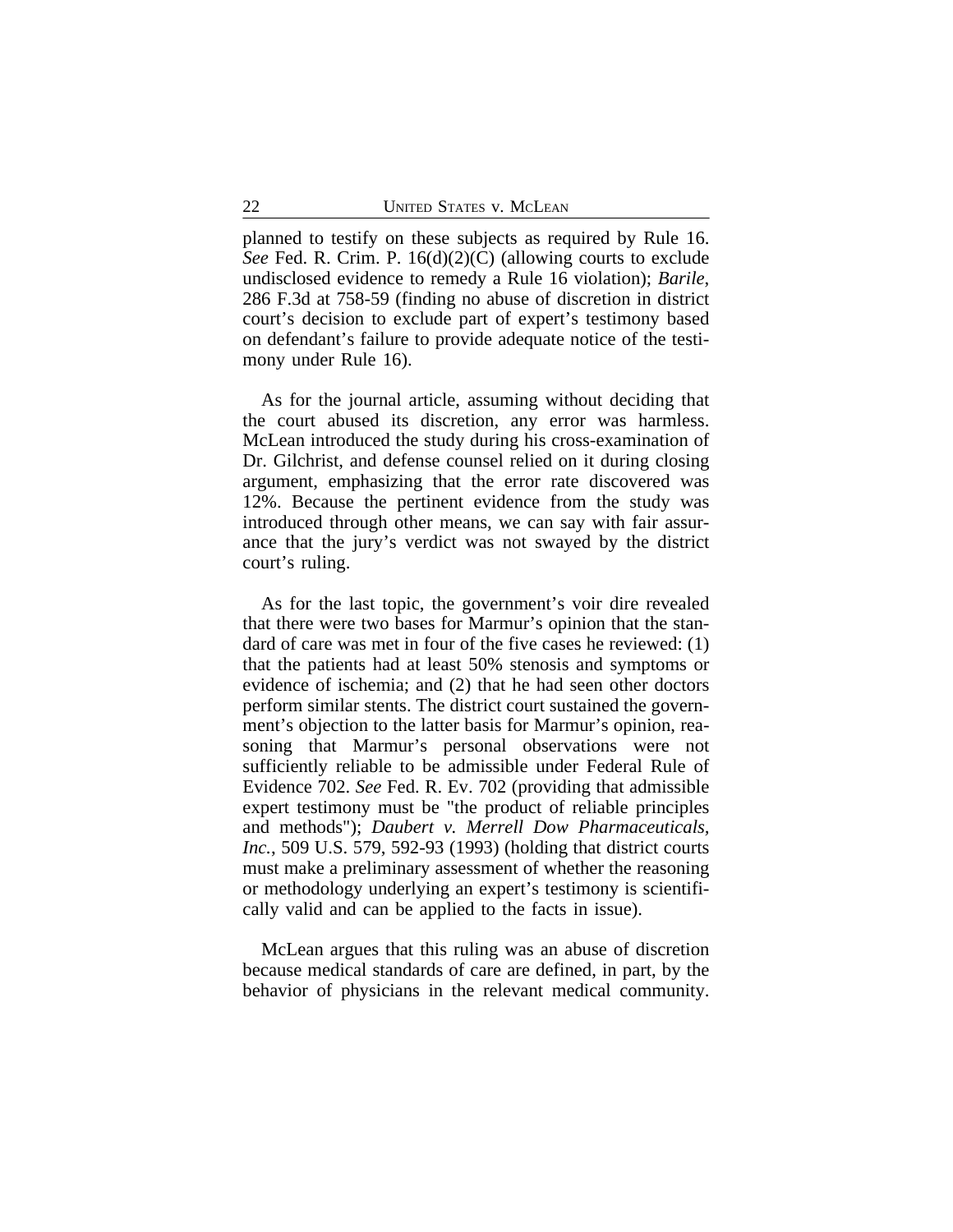We need not decide whether the court's ruling was an abuse of discretion because even assuming it was erroneous, any error was harmless. The court allowed Marmur to testify that the standard of care was met in the four cases because the objective criteria he referenced (50% stenosis plus symptoms or evidence of ischemia) were satisfied. That an additional explanation for his opinion was excluded did not detract from the ultimate point of his testimony, which was that in his opinion, the stents were within the standard of care. We see no prejudice resulting from the district court's decision.

V.

Finally, McLean argues that his sentence is procedurally unreasonable because the district court erred in calculating the loss amount. We review the sentence imposed by the district court under "a deferential abuse-of-discretion standard," *Gall v. United States*, 552 U.S. 38, 41 (2007), applying clear error review to the district court's finding of fraud loss, *United States v. Pierce*, 409 F.3d 228, 234 (4th Cir. 2005).

In calculating the appropriate sentence, the Sentencing Guidelines allow the district court to consider as relevant conduct the acts of the defendant, as well as the acts "willfully caused by the defendant" and "all harm that resulted from the acts and omissions." U.S.S.G. § 1B1.3. In deciding whether to apply an enhancement under Guidelines § 2B.1.1, the district court "need only make a reasonable estimate of the loss," U.S.S.G. § 2B1.1, cmt. n.3(C), based on a preponderance of the evidence, *see United States v. Mehta*, 594 F.3d 277, 282 (4th Cir. 2010). Because the traditional rules of evidence are not applicable to sentencing proceedings, Fed. R. Evid. 1101(d)(3), the sentencing court may consider any "relevant information . . . [that] has sufficient indicia of reliability to support its probable accuracy," U.S.S.G. § 6A1.3(a).

To establish the amount of loss, the government submitted evidence showing that from 2003 to 2006, McLean received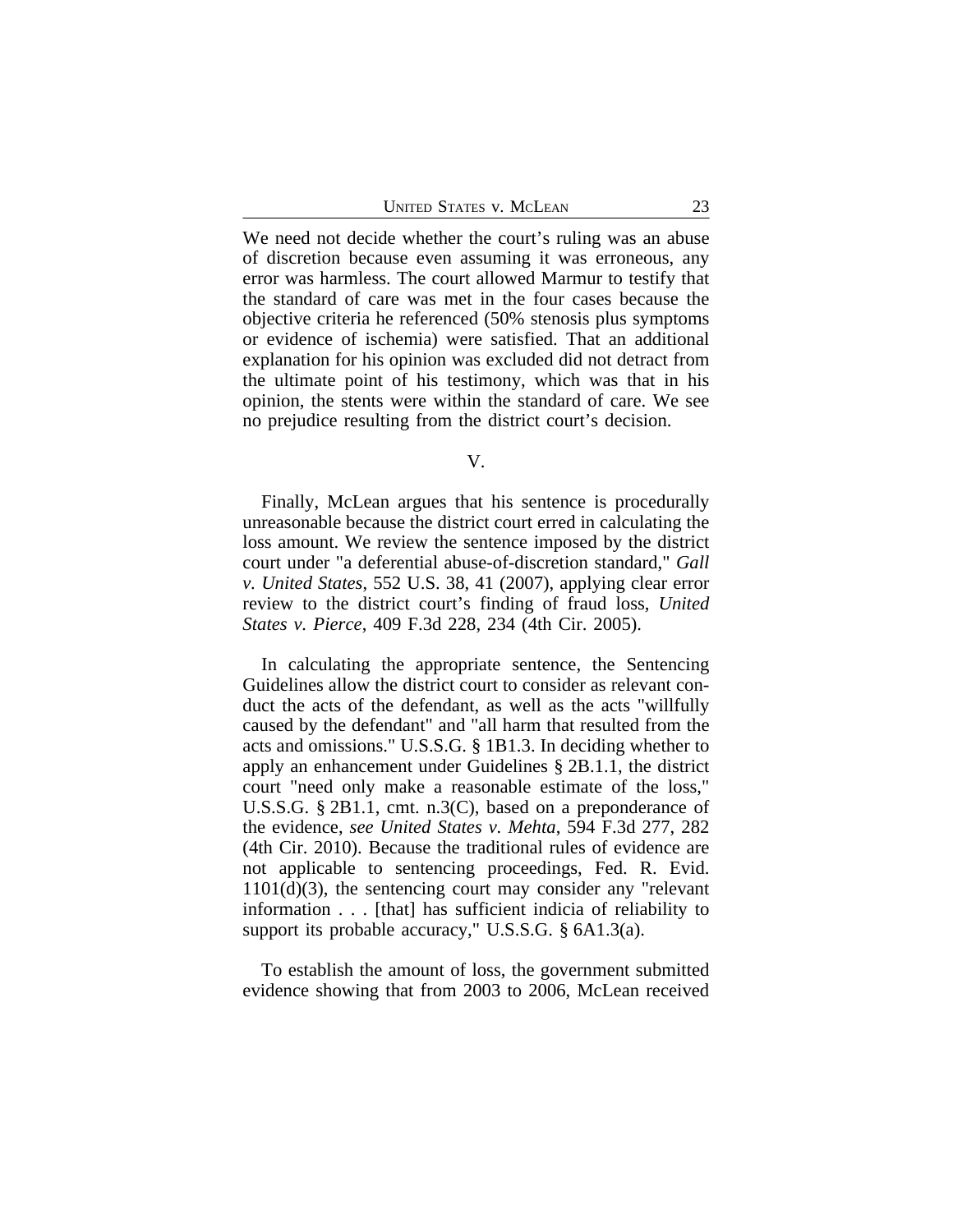\$579,070 in reimbursement from Medicare and private insurers for the unnecessary stent procedures and related follow-up tests. Mary Hammond, an auditor from the U.S. Attorney's Office, testified that the number of unnecessary stent procedures was calculated as the sum of procedures Dr. Cinderella categorized as fours and fives. Hammond also testified the hospital repaid \$1.3 million to federal programs in connection with the settlement, which corresponded to reimbursement it received for hospital facilities used in McLean's unnecessary stent procedures. For purposes of the settlement, Hammond testified that the unnecessary stents were defined as the Cinderella fives, fours, and a few threes. Based on these figures, the district court found that "with the 579,000 clear stentrelated loss and the hospital's reimbursement . . . there certainly is a loss in excess of a million dollars, and the 16-level enhancement should apply."**<sup>10</sup>**

McLean argues that loss was not established by the preponderance of the evidence because Cinderella's analysis was unreliable, the government failed to prove that any specific follow-up test was inappropriate, and the hospital's losses were not caused by "relevant conduct." We are not persuaded. Neither the follow-up tests nor the hospital's losses would have occurred but for the medically unnecessary stents McLean performed; as such, they were properly included as losses from relevant conduct. *See* U.S.S.G. § 1B1.3(a)(3) (permitting sentencing courts to consider "all harm that resulted from the acts and omissions" of the defendant). Moreover, the district court did not clearly err in relying on Cinderella's analysis. McLean contends that Cinderella was biased and his opinions were not grounded in objective criteria. However, the district court had the opportunity to

**<sup>10</sup>**McLean argues that the case should be remanded for resentencing because the district court did not specify the amount of loss. We disagree. Although the district court did not do the math in open court, the court clearly found that the total loss equaled the sum of \$579,000 and the hospital's \$1.3 million settlement figure, as the above statements demonstrate.